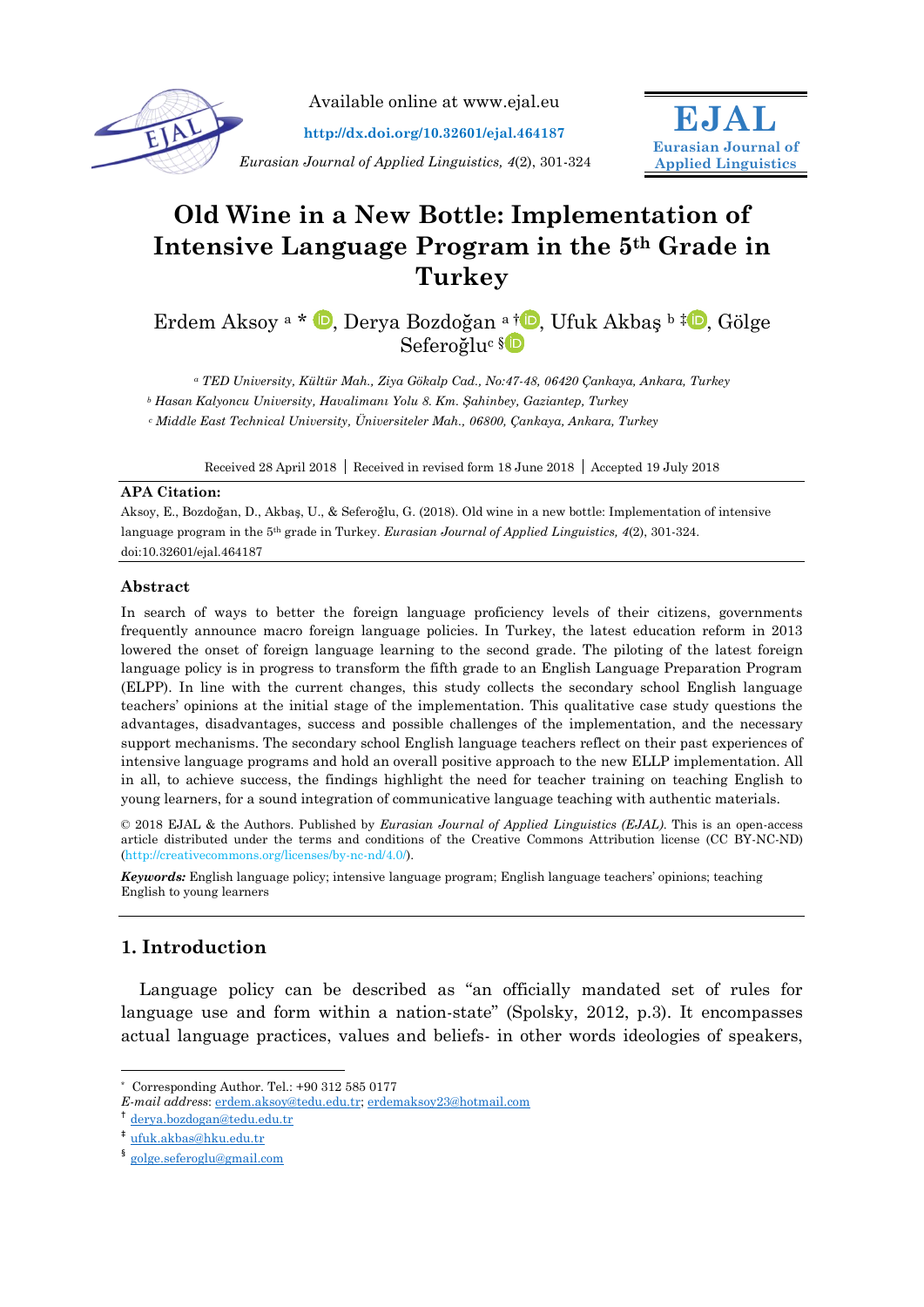planning and management. Language policies are sometimes enforced as a result of parental pressure as in the Netherlands (de Bot, 2014) and in Indonesia (Zeid, 2017) and sometimes through a governmental decision as in Kenya (Okoth, 2016) and in Turkey (Kırkgöz, 2017). Language education policy and planning in Turkey (1997, 2005 and 2013 reforms) had linguistics, social, political and economic goals. Globalization, and the place and importance of English affected the government decisions on the choice of a foreign language and its instruction (Kırkgöz, 2017).

Policy changes require detailed planning, implementation and continuous assessment and monitoring. Language education policies in Turkey were evaluated, and their effectiveness was questioned by means of all agents in practice (Bayyurt, 2012; Kırkgöz, 2010). In this sense, teachers are at the core of the policy evaluation, and they should also have significant roles in language planning. Realizing the gap and the need to further involve and engage teachers more in language policy and planning, this study aims to collect teacher views during the initial stages of a national language policy reform. All in all, this study provides background to the new implementation with references to the previous reforms, consults teachers by asking their opinions, and then links past experiences and teacher views to provide a multifaceted picture of the new policy implementation.

#### *1.1. Turkey's Primary English Language Teaching (PELT) policy and implementation*

Turkey has a long history of English language (EL) teaching policies and policy reforms. After the 1997 education reform that extended basic compulsory education from 5 to 8 years, English Language Preparation Program (ELPP) was moved to the high school level. English courses became compulsory starting from the fourth grade of primary schools. Two hours of English instruction was offered in the 4th and 5th grades, and four hours were taught in the 6th, 7th and 8th grades. Intensive language education comprised of 24 hours, the 9th grade comprised of 8 hours, and 10th and 11th grades comprised of 10 hours of English (Genç, 2004). In 2006, ELPP was totally abolished in high schools. The most recent education reform, known as 4+4+4, extended the basic compulsory education to 12 years starting from 2012-2013 school year. Later, in 2016, Ministry of National Education (MoNE) revised the 4+4+4 program along with the primary and lower secondary school English programs. With this change, English courses started to be offered at the second grade. Compulsory English courses at the grades 2nd, 3rd and 4th were set as two hours, and at the grades 5th- 8th as four hours. The following table presents the distribution of English lesson hours in high schools.

Table 1. The distribution of English lesson hours in high schools (MoNE, 2017, a)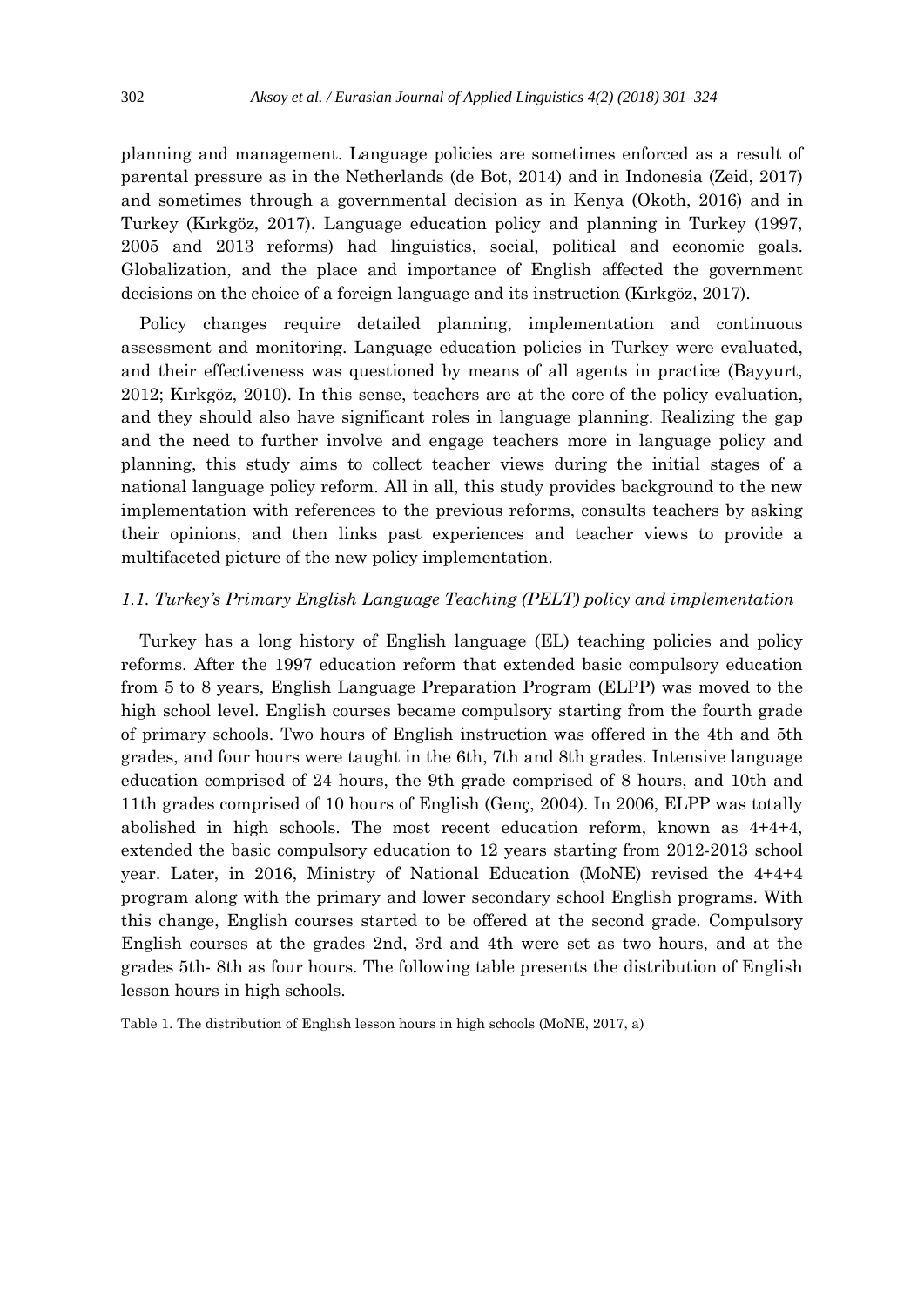| Type of school       | 9th grade | 10th grade | 11 <sup>th</sup> grade | $12th$ grade |  |
|----------------------|-----------|------------|------------------------|--------------|--|
| General High Schools | 3         | ച          |                        |              |  |
| Anatolian High       |           |            |                        |              |  |
| Schools (AHS)        | 6         |            | 4                      |              |  |
|                      |           |            |                        |              |  |
| Science High Schools |           | 3          |                        |              |  |

The implementation of ELPP, which was once abolished in 2006, was again put into practice in 2017 considering the low English language proficiency levels of students, insufficient amount of exposure to English that is limited to school hours and the need to be socially, culturally and economically competitive in the global world. MoNE announced that all 5th grades in the public school system will follow an intensive English language program consisting of 15 hours of English. The program started in 2017 with 620 schools representing 81 cities and will gradually be implemented in all schools over three years. The schools were selected by MoNE in cooperation with the city governorships (MoNE, 2018, a).

While the new implementation aims to improve the English language proficiency levels of learners, it needs due attention; first, the English language teacher shortage in Turkey. The current number of English language teachers to be recruited is 15.043 (Mebpersonel, 2018). In addition, according to the latest statistics available, 14.155 primary schools do not have any English language teachers while the number of primary schools with lower secondary English language teachers is 10.000 (MoNE, 2018, b). In these cases, teachers of other subjects such as classroom teachers or subject teachers will have to instruct the English classes. Their language teaching certification and language teaching competences raise some concerns. Further, during the preservice teacher training, some additional courses and competences are required. Addition of undergraduate courses such as language program development and assessment, evaluation and assessment for children, and language learning with children of specific needs will help teacher deal with issues pertaining to teaching English to young learners and to diverse populations. Another option is providing inservice training on teaching English to young learners after conducting a needs analysis and developing a more comprehensive program (Bayyurt, 2012).

In this case, lower secondary school English language teachers will be the agents of change. Therefore, they need to be prepared for such a new implementation. Their readiness, attitudes, perceptions are quite important in addition to their teaching competences. For an effective implementation and dissemination of a new policy, it is vital to consider the opinions of the lower secondary school English language teachers (De Segovia & Hardison, 2009; Yıldıran & Tanriseven, 2015). Thereby, any feedback provided to policy makers and stakeholders, especially in the early stages of implementation, is both crucial and valuable.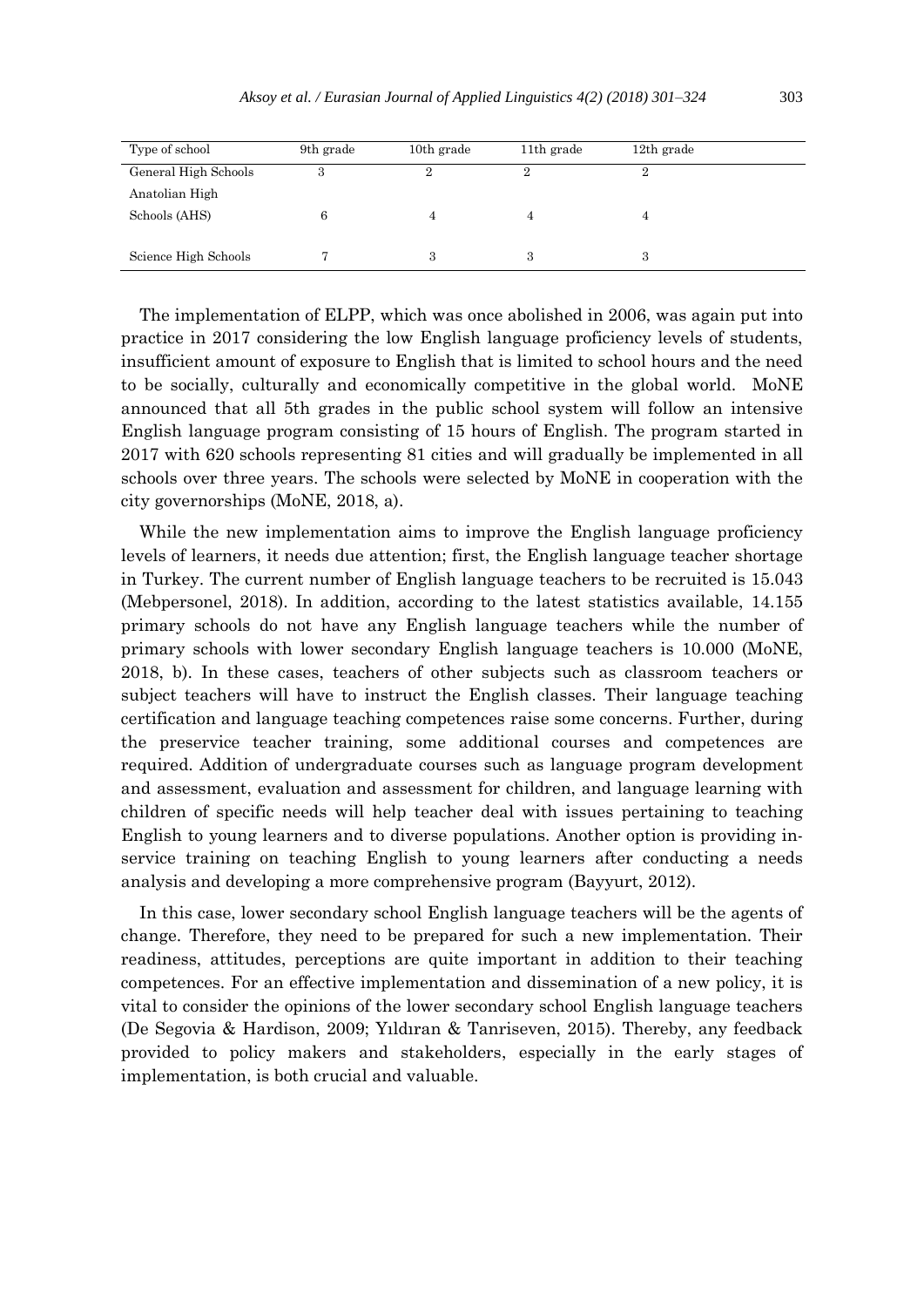## *1.2. Underlying motivations for change*

Students' low English language proficiency in spite of many years of EL instruction is highly debated in Turkey. Turkey performs very low in EL proficiency. According to the English Proficiency Index (EPI), Turkey ranks  $62<sup>nd</sup>$  out of 80 participating countries and  $26<sup>th</sup>$  among 27 countries in Europe (Education First, 2018). The British Council and TEPAV's study (2014) concluded that Turkey is underperforming in the area of EL teaching as the result of inadequate teaching in primary and secondary schools.

Turkey's PELT policy planning reflects a determined and focused approach to better EL proficiency at all levels of education. The introduction of English as a compulsory subject and its onset at the 2nd grade, the case of Anatolian high schools, the increasing number of English medium of instruction in higher education institutions, plus the number of successful private schools indicate the attempts to widespread the EL education to all levels and all sections of the nation. Nevertheless, the amount of exposure to English in the state schools does not suffice to meet the global needs. Thus, the implementation of ELPP is planned to close the gap in terms of the amount and quality of exposure between the state and private schools and to provide language equity. EL learning has been necessary to keep contact with the global English-speaking world for business, social and most essentially, economic reasons. However, individual motivating factors are limited to instrumental reasons such as better educational and professional benefits (Kırkgöz, 2009).

#### *1.3. Teaching English to young learners and the amount of instruction*

The best age to start EL instruction has long been debated. Successful practices of teaching young language learners such as the Barcelona Age Factor project (Muñoz, 2006) and the Croation project of early foreign language learning (Mihaljevic Djigunovic &Vilke, 2000) inspire the language policy makers. *The earlier the better* is seen as an advantage over morphosyntax (Birdsong & Molis, 2001) and pronunciation (Flege & MacKay, 2004; Scovel, 1988) with positive influence on academic achievement (Taylor & Lafayette, 2010) and the development of intercultural competence (Nikolov & Mihaljevic Djigunovic, 2011; Shin & Crandall, 2014). Plus, young learners are at advantage in terms of motivation and attitude, and low language anxiety.

However, research (Nikolov & Mihaljevic Djigunovic, 2011; Read, 2003; Rixon, 1999) prioritizes learning conditions over the age factor and closely links learner motivation to learning conditions. The conditions form an exclusive list that covers size of the classroom, duration of EL instruction, well-trained young learner teacher and activity-based instruction.

Qureshi (2016) concludes that an early age of onset may not exert a clear influence on language attainment in EFL settings. This is because of the fact that EFL learners are not immersed into the social language and culture as their ESL counterparts do,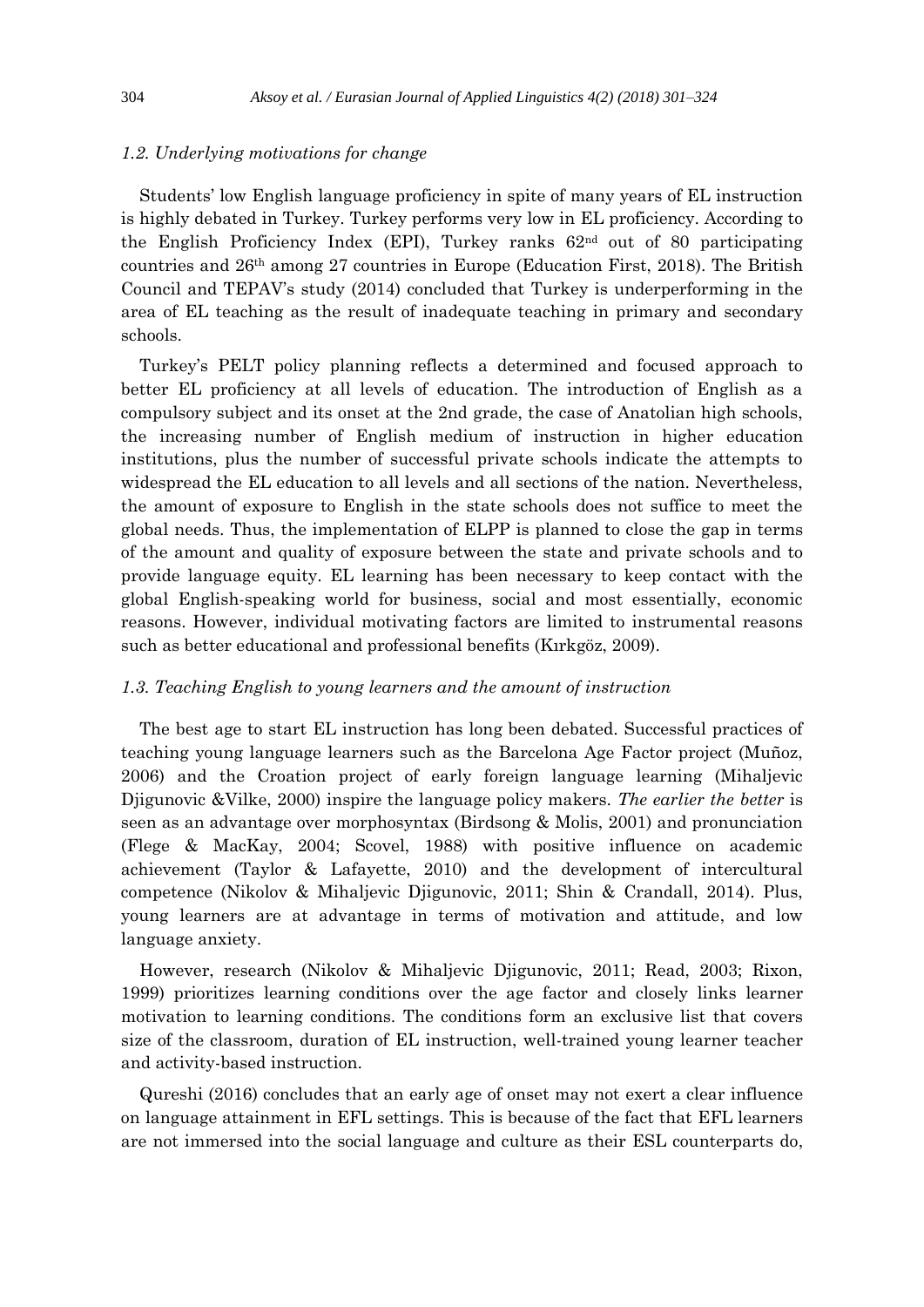and the number of hours in the EFL instructed settings can never catch up the duration of exposure in the natural settings (Muñoz, 2010). The age factor needs to be addressed with reference to input exposure and ample interaction opportunities (Curtain & Dahlberg, 2000). Such an exposure in EFL settings is generally limited to a few hours language instruction in a week; however, for a successful implementation and attainment, more extensive and intense exposure necessitates (Jaekel, Schurig, Florian & Ritter, 2017).

Studies conducted in Canadian context (Spada & Lightbrown, 1989) are known to provide positive evidence for the effectiveness of intensive English language programs. In contrast with short hours of weekly instruction, these programs offer 400 hours of language instruction in grade 5 or 6 and report significant results not only in terms of language proficiency but also language learning motivation and attitude (Collins & White, 2011).

Thus, the present study is also important to track EL teachers' perceptions/opinions on teaching English to young learners and the amount of exposure to intensive EL program at 5th grades.

## *1.4. Problems with PELT policy of Turkey*

Recent educational changes in Turkey (1997, 2005, 2013) included lowering the onset of EL instruction to the 4th and then to the 2nd grade (Gursoy, Korkmaz & Damar, 2017). Since 1997, EL instruction in Turkey has been practiced starting from the primary school level (Kırkgöz, 2017). This posed a challenge to EL teachers who were educated and trained to teach older age groups. Also, EL proficiency of teachers and their competence in age-appropriate methodology create problems in teaching young learners (Emery, 2012; Nikolov & Mihaljevic Djigunovic, 2006).

In 1997, pre-service English language teaching curricula were updated by revising the course contents and increasing the duration of practicum and the number of methodology courses. Driven by the European Union foreign language policy alignment motive, 2005 teacher education curriculum revision balanced the degrees of subject-matter and pedagogical knowledge, and the culture. In 2013, in-service teacher education focused on fostering the teacher competencies on instructional methodology. Main considerations were Communicative Language Teaching, constructivist approach, changing teacher roles as facilitator and guide, studentcenteredness and active learning with references to multiple intelligences theory and content and language integrated learning. However, EL policy evaluations revealed that these considerations could not be extensively practiced. In other words, policies at the macro level do not comply with the practices at the micro level (Kırkgöz, 2009). To better see the picture, a close look at the reality in EL classrooms in Turkey is necessary. Bayyurt (2012) adopts a critical approach to EL education at an early age in the 4+4+4 system. She points out the language teacher shortage, and reminds the law publicized in 2012 which states that EL lessons can be instructed by "classroom teachers who have received in-service training certificate in language education"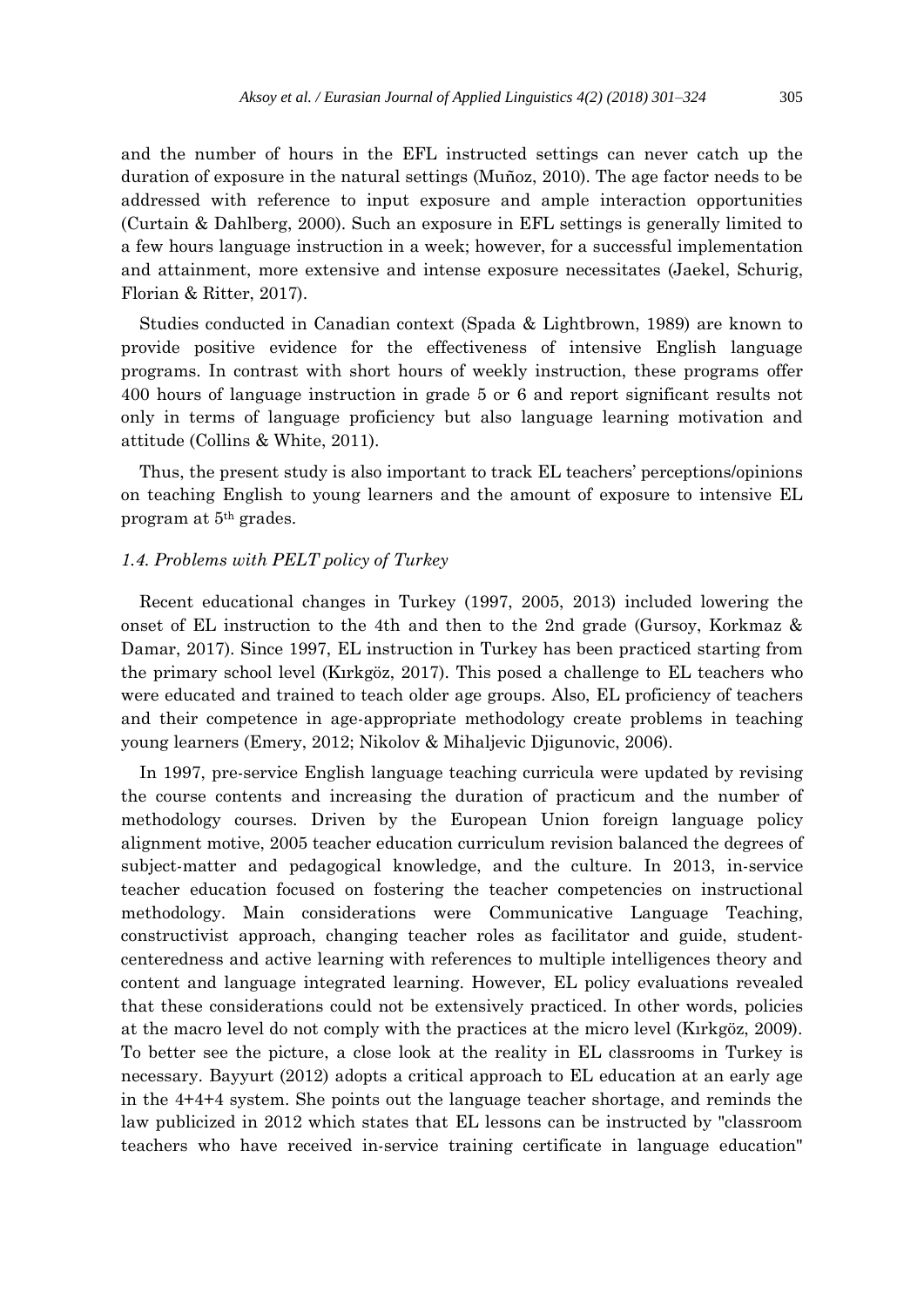(Article 64 of the Regulation on the Amendment of Primary Education Institutions of Ministry of National Education). For this target group, the in-service training courses and certificate programs deserve particular attention in terms of their approach teaching English to young learners. Classroom teachers who will teach English to children should have the required EL proficiency, methodological competence and knowledge of age-appropriate assessment. Similarly, to close the teacher gap, the graduates of non-education faculties and non-English language teaching programs are given the job opportunities to teach English. They participate in a-year long intensive teacher training certificate program and become eligible to be appointed as language teachers.

By and large, EL policy encompasses constructs of "optimal start age, language choices, teacher quality, class size, curriculum and assessment design, equity of provision, continuity across school phases and resource needs" (Enever & Moon, 2009, p. 9). The current picture in Turkey reflects the need for teacher training, instructional modifications, policy and curriculum planning and revision, and update of materials (Arikan, 2015; Arslan, 2012; Gursoy, Korkmaz & Damar, 2017). Micro level problems also include large class size and affordability of course materials (Arikan, 2015). Tucker (1999) lists the curriculum implementation challenges as proficiency in the mother tongue, parental and societal support, teacher competences and teacher training and program costs.

As a follow-up to the previous curriculum revision, Yıldıran and Tanrıseven (2015) investigated the opinions of EL teachers about the 2nd grade program prepared after the 2013 education reform that started to introduce English at the second grade. Their suggestions include but not limited to an increase of weekly lesson hours, and in-service training on the new program. They also want to be consulted and their opinions to be considered at the initial times of language planning. In another study on the opinions of teachers about the starting age of L2 instruction, EL teachers in Turkey were reported to believe that 4th grade onwards is the best time. They also rigorously supported the implementation of an intensive English program at the 5th grade (Gursoy, Korkmaz & Damar, 2017).

Our study singles out since it is conducted during the introduction and piloting phase of a nation-wide implementation on teaching English. Consulting teachers and examining their perceptions before the new implementation is believed to provide the teachers to reconsider their past experiences and to reformulate their prospective perspectives.

## *1.5. Purpose of the study*

This study aims to collect views of English language teachers regarding the implementation of ELPP that started in September 2017 in 620 lower secondary schools and has been planned to be disseminated to all lower secondary schools in Turkey. In line with this broad objective, this study seeks answers to the following questions: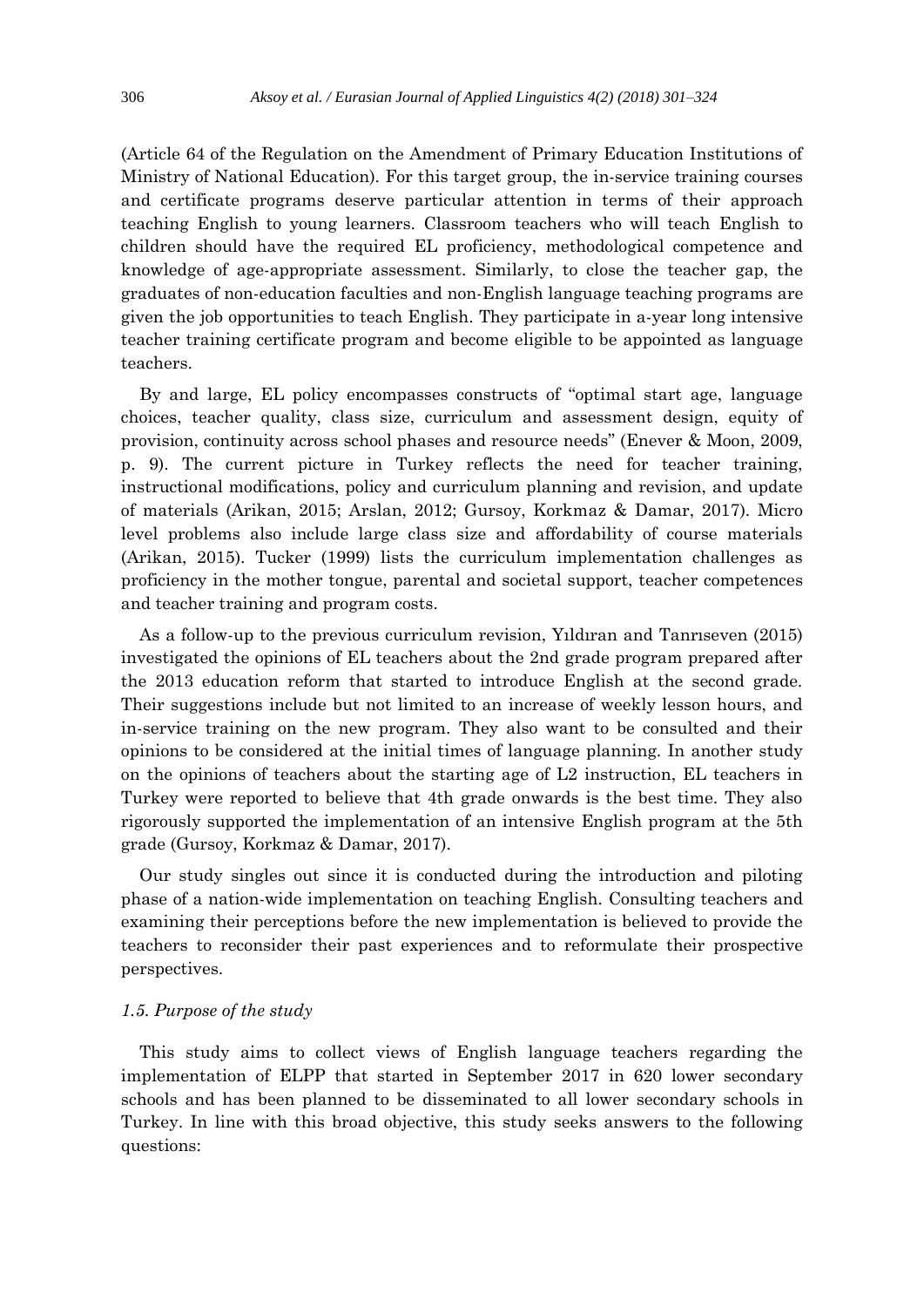- 1. What are the views of lower secondary school English language teachers about the implementation of intensive language program in the 5th grade?
- 2. What are the suggestions of lower secondary school language teachers for PELT policy makers and program development specialists about the intensive language program in the 5th grade?

## **2. Method**

The common feature of case studies conducted at various disciplines is that the topic of research is named as a case. The case can refer to an individual, classroom, school or program. A student with reading disability, students having a social science course at a school, a private school or a national education curriculum can be addressed as a case (Fraenkel, Wallen & Hyun, 2012).

This qualitative research in the form of a case study attempts to uncover the views of teachers and hence, guide PELT policy makers and curriculum developers about the first phase of ELPP implementation. Case study is conducted as it allows researchers an in-depth analysis of a phenomenon or situation that researchers cannot control with questions of "how and why"(Yildirim & Simsek, 2013).

Sample of the study was determined by the proper sampling method, collecting data from easily accessible samples (Büyüköztürk et al., 2016). The method is considered an appropriate method to conduct case studies (Cohen, Manion & Morrison, 2007). A two-stage approach was adopted to determine the sample. In the first stage, NUTS-1 (Nomenclature of Territorial Units of Statistics) was taken into account. With a random selection of provinces from the first tier of NUTS-1, one province representing each region was selected. The provinces selected in the first stage were İstanbul, Çanakkale, İzmir, Bursa, Ankara, Hatay, Kayseri, Kastamonu, Trabzon, Erzurum, Malatya and Gaziantep. In the second stage, the criterion was that teachers working at these provinces were to be English language teachers working at lower secondary school level. Participant teachers had the necessary knowledge about the policy change since researchers provided detailed background information about the new implementation and the rationale for the study at the beginning of the survey. At this point, although the aim was not to draw generalizations from the results, all accessible voluntary participants were necessary to make comparisons among different regions. At this stage, it was aimed to reach ten English language teachers from each sample city and this was successfully achieved with an exception of Gaziantep (n=9). In addition, data collected from more number of teachers working at bigger cities like İstanbul, Ankara and İzmir.

The distribution of participants according to their province, gender and experience is as follows:

Table 2. Demographic Qualities of Participants

| ovince:  | Number | Seniority         | Number | Gender | Number |
|----------|--------|-------------------|--------|--------|--------|
| Istanbul | 25     | years<br>- -<br>∸ | 50     | Female | 129    |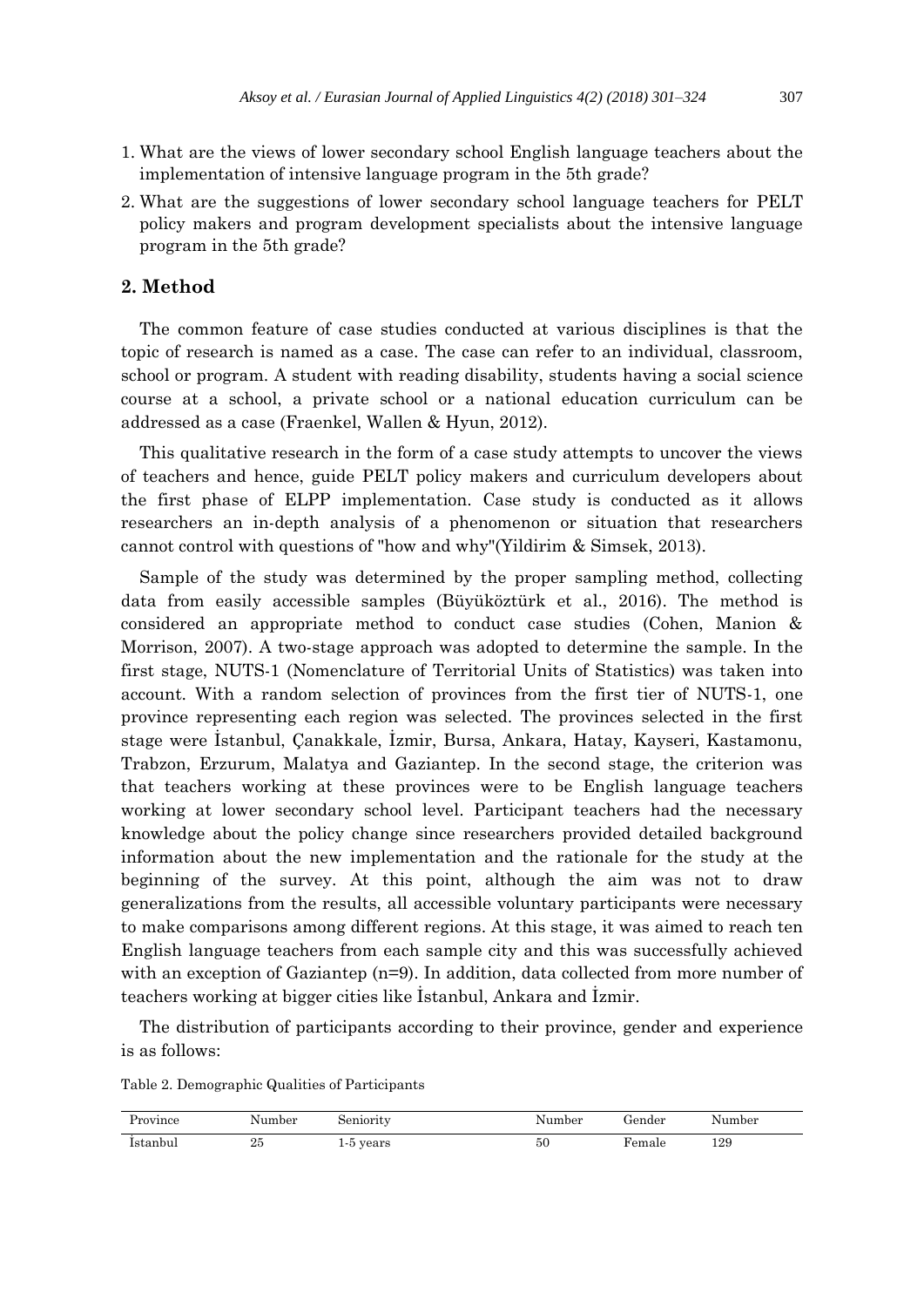| Canakkale | 12  | 6-10 years        | 48 | Male | 41 |
|-----------|-----|-------------------|----|------|----|
| Malatya   | 13  | $11-15$ years     | 32 |      |    |
| İzmir     | 17  | 16 years and more | 40 |      |    |
| Kayseri   | 12  |                   |    |      |    |
| Bursa     | 13  |                   |    |      |    |
| Erzurum   | 14  |                   |    |      |    |
| Trabzon   | 13  |                   |    |      |    |
| Kastamonu | 11  |                   |    |      |    |
| Ankara    | 19  |                   |    |      |    |
| Hatay     | 12  |                   |    |      |    |
| Gaziantep | 9   |                   |    |      |    |
| Total:    | 170 |                   |    |      |    |

Table 2 shows that the number of participant teachers is higher in big provinces like İstanbul, Ankara and İzmir. The number of female teachers triples that of male teachers. Lastly, there seems to be a balanced distribution among years of teaching experience.

#### *2.1. Data collection and analysis*

Data for this study were collected through an open-ended form developed by the researchers. These questions were comparatively analyzed so that the number of questions in the form was reduced considering the similarities and differences in each question. Then, opinions of two English language professors, an expert of curriculum development and an expert of measurement and evaluation were gathered about the suitability of the questions. The instrument was finalized based on the feedback received. The final form consisted of five open-ended questions:

- 1) What might be the strengths (advantages) of implementation of the intensive language program in the 5th grade?
- 2) What might be the weaknesses (disadvantages) of implementation of the intensive language program in the 5th grade?
- 3) Do you think the practice will increase the success in EL teaching?
- 4) What kind of difficulties can be foreseen in the implementation process of the intensive language program in the 5th grade?
- 5) What kind of support mechanisms will be needed for a successful implementation?

Firstly, principals of the schools were informed about the purpose, content and the voluntary participation process of research. Upon their agreement to cooperate and participate, the survey was sent to the related school directorates either online or in print. Consent for research was obtained from the Ministry of National Education. Data was collected between March 2017 and June 2017. Teachers' answers to openended questions were analyzed with a qualitative data analysis program (MAXQDA 2.0). In this process, since the questions asked in the survey constituted the themes, appropriate codes were ranked under the themes, so pattern coding method was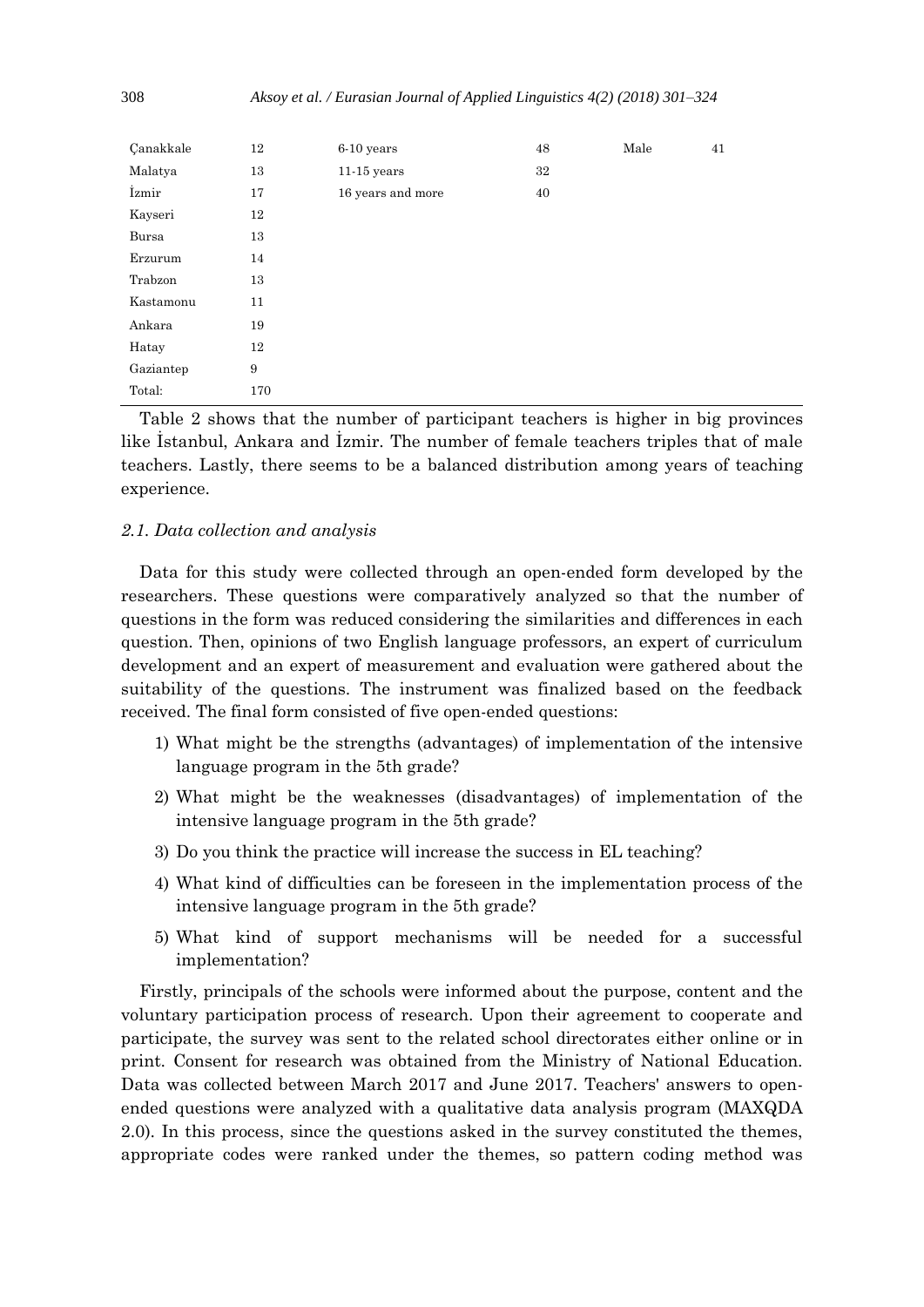employed (Miles & Huberman, 1994). There are no ethical concerns or conflicts about the process as neither the questions are manipulative, nor do circumstances exist in which other teachers or students at schools can be negatively affected.

#### *2.2. Validity and reliability*

The quality of quantitative research is described through internal/external validity and reliability; in qualitative studies it is through persuasiveness, transferability, consistency, and verifiability (Yıldırım & Şimşek, 2013). To Miles and Huberman (1994), to provide internal and external validity, the findings need to be meaningful in the context of data collection, and that data need to be confirmed by using various data sources, data gathering methods and analysis strategies. In addition, sampling need to be detailed so as to enable comparison with other samples, that the sampling need to be verified to provide generalizability and that raw data need to be kept for later analysis.

As suggested by LeCompte and Goetz (1982) findings were given with a descriptive approach, analysis were carried out by incorporating another researcher into the process, compromise was achieved to reach results, and results were verified during data analysis (as cited in Yıldırım & Şimşek, 2013). In this respect, although data were not gathered from various sources, the following procedures were followed during the study to meet validity and reliability. During data analysis, forms selected randomly were initially analyzed independently and then together by researchers. Issues teachers put forward, the coding process and the details of reporting process were discussed. Frequency analysis of teacher opinions was conducted by one researcher and verified by another researcher by the appropriateness of coding. Finally, data was analyzed by an expert researcher experienced in MAXQDA qualitative analysis program, and results were discussed together with all researchers. The coded data were analyzed based on frequencies of each code under main themes.

## **3. Results**

Teachers' opinions were categorized under five main themes, and the number of comments under each theme was counted. The diagram related to advantages, disadvantages, implementation success, possible implementation challenges, and required support mechanisms based on teacher opinions is presented in Figure 1. Values given in parentheses represent the frequencies of opinions. Similarly, the thickness of arrows represents the relative density of opinions. It is observed that the maximum number of opinions is related to the required support mechanisms; while the minimum number of opinions is related to the disadvantages.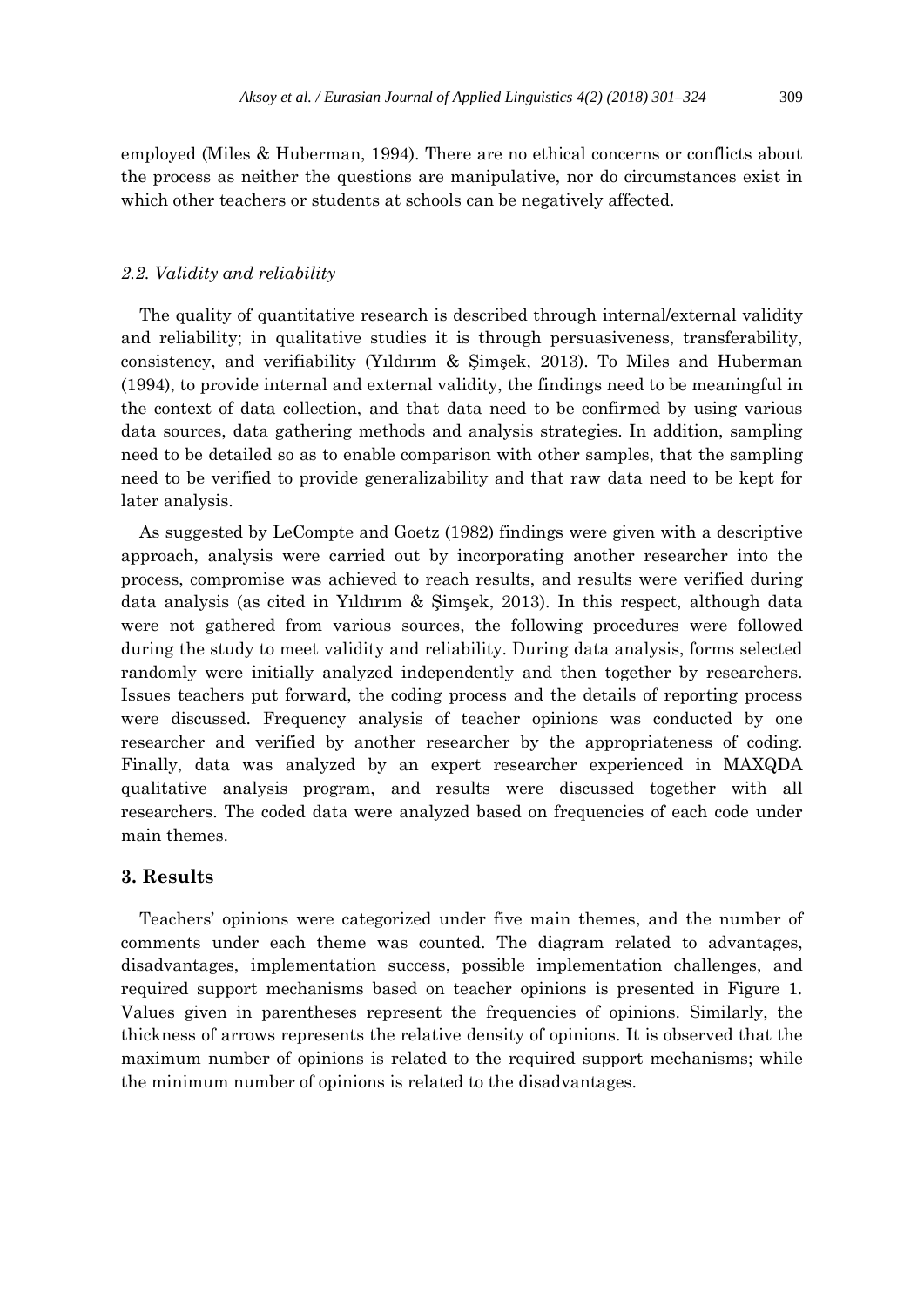

Figure 1. Overall Analysis of Teachers' Opinions Regarding the Implementation

## *3.1. Advantages of the ELPP implementation*

The opinions of teachers regarding the advantages of the implementation of ELPP show that teachers stressed six fundamental advantages. These are presented in Figure 2.



Figure 2. Perceived Advantages of Implementation

Figure 2 shows the most frequently stressed advantage as early intensive learning of a foreign language. Answers like long exposure to learning, improvement in four language skills and increased language learning motivation are also recorded. Teachers seem to have considered their past experiences of intensive language programs either at the 5th or 8th grade. Lastly, teachers emphasized the positive effect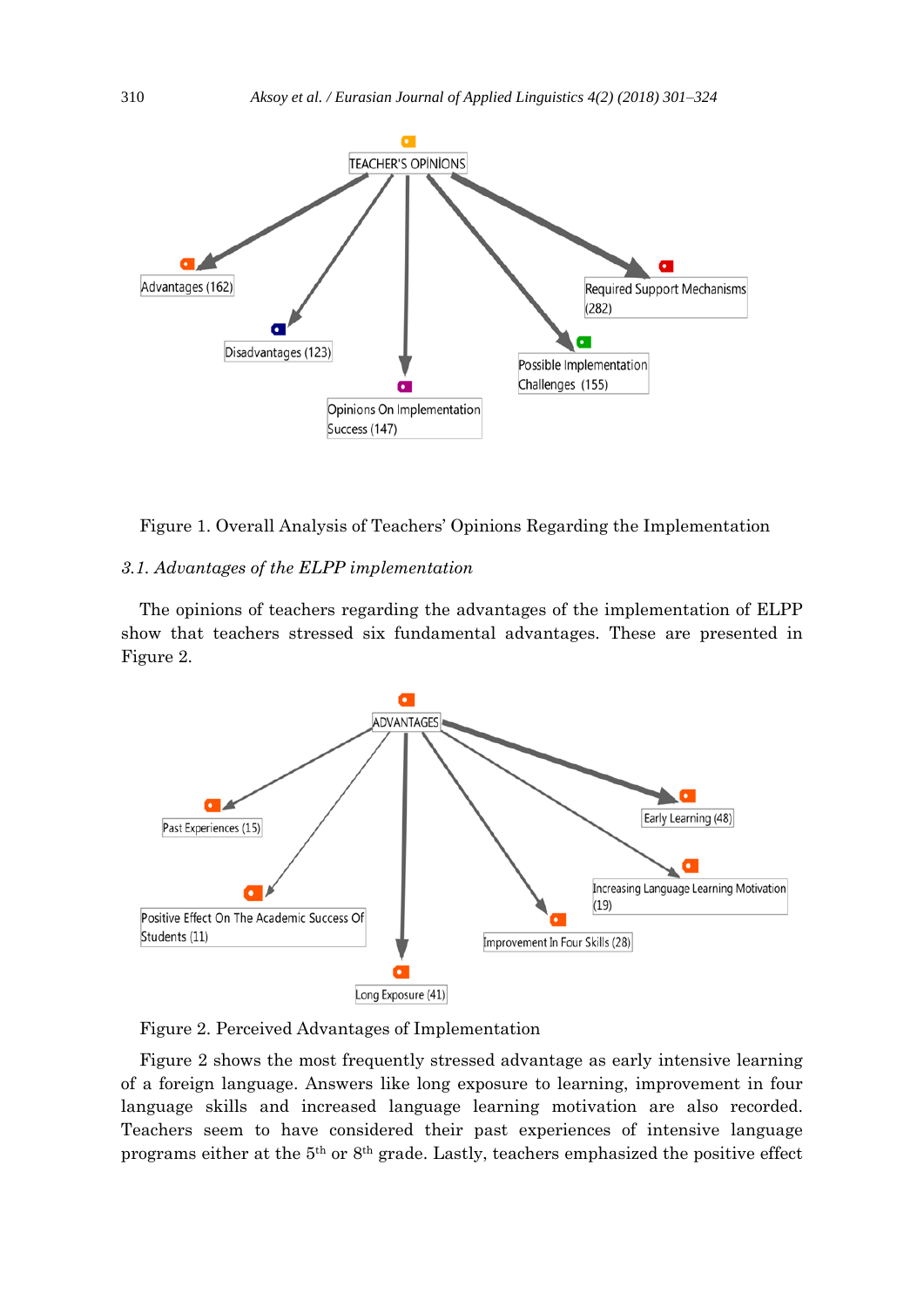of ELPP on the academic success of students. Considering the intensity of each category, salient expressions and opinions of various teachers are presented as follows:

Early learning:

*"When the child reaches 12, language learning mechanism slows down, and the individual can never reach native speaker-like mastery. For that reason, an intensive foreign language program is necessary to learn and speak English fluently before language learning mechanism slows down. "*

Long exposure:

*"Long time exposure to English with increased hours will certainly change the view of children to learning a FL, and even will make them enjoy learning."*

Improvement in four skills:

*"This implementation can offer teachers the chance to teach English in a real life context rather than concentrating on lecturing for tests."*

Increasing language learning motivation:

*"More focus on English can make students better concentrate on English and thus can increase their motivation to learn it."*

Past experiences:

*"I am a graduate of an Anatolian high school and I pretty much take advantage of it."*

The positive effect on the academic success of students:

*"Students coming from lower secondary schools which carried out this implementation are more successful in high school English lessons."* 

Teachers stated advantages believing that early intensive learning of a foreign language corresponds to a critical period, and implementation will be effective with increased weekly lesson hours. In addition, such an increase in lesson hours will affect the development of fundamental language skills. Teachers who are graduates of AHSs see themselves as more successful language learners and value the implementation. Some EL teachers also stated that the implementation will make positive contributions to students' future education, including graduate education as well as their career.

## *3.2. Disadvantages of the ELPP implementation*

Teachers expressed seven fundamental disadvantages of the ELPP implementation. These are presented in Figure 3 with their intensity of frequency.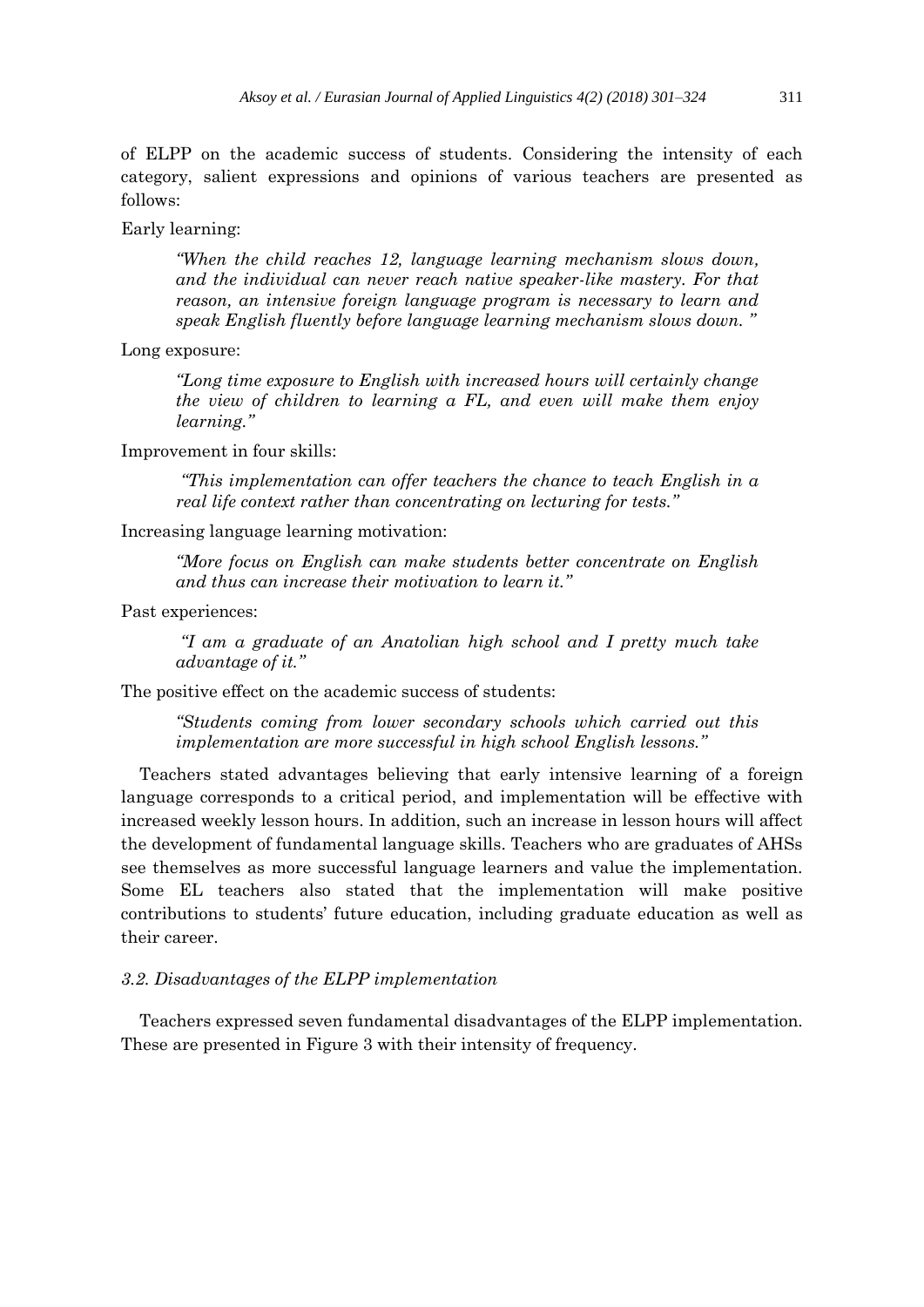

Figure 3. Perceived Disadvantages of Implementation

Figure 3 illustrates that the most frequently stated disadvantage is the negative effect of ELPP implementation on the other courses. Teachers believe that the implementation of ELPP at 5th grades will bring about negative consequences for other courses such as maths or science and keep students away from these courses at least for one year. Other disadvantages as stated are insufficient physical conditions, loss of student motivation, and lack of teacher quality, inadequacy and inefficiency of materials, lack of teachers and inadequacy of the current curriculum. Considering the intensity of each category, salient expressions and opinions of various teachers are presented as follows.

The negative effect on other courses:

*"Students can forget necessary information about other 5th grade courses. Interest in these courses could be hindered, and overall success could diminish in the 6th grade."*

Insufficient physical conditions:

*"The number of students in each lower secondary school exceeds 35. Thus, this creates a negative impact for classroom management, limits classroom area and hinders fair time allocation to each student. The maximum number of students in each class should be limited to maximum 25."*

Loss of student motivation:

*"Not every student has to learn English. If someone said that the physics course would be compulsory for one year, I would probably hate physics and the school. If preparatory class is compulsory, then, reluctant students will not be successful and even try to sabotage the class because they will get bored, will be unsuccessful and will not bring any materials."*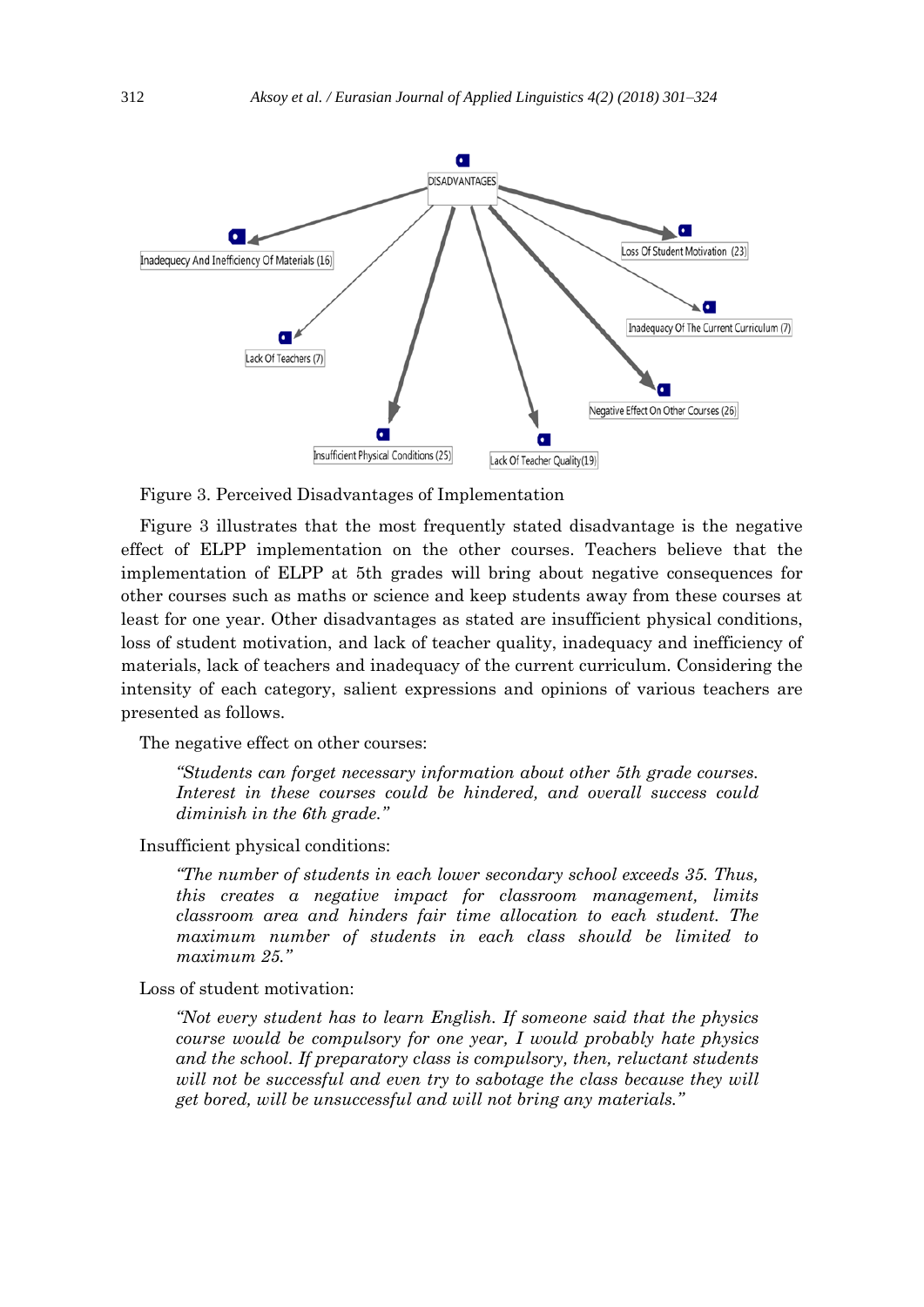Lack of teacher quality:

*"I think a language course should be given by a language teacher but in Turkey, this is not possible. They let hourly-paid teachers go into classes, so there are a lot of "teachers who are insufficient."*

*"As there are a lot of teachers who do not like their jobs, I do not know how we can make children like to learn English. If the teacher does not feel free and comfortable, his performance weakens, and he turns into a robot that follows the course book and yearly plan. I started to experience this as a just 3 year experienced teacher. The system forces us to be a part of it."*

Inadequacy and inefficiency of materials:

*"The materials used are not adequate for this age group."*

Lack of teachers:

*"There is a lack of number of English language teachers especially in rural areas and at the primary school level. This creates an important disadvantage especially when students become fifth graders."*

Inadequacy of the current curriculum:

*"I do not think that the curriculum is good enough."*

The negative effect on other courses is seen as the most dominant statement. When the number of English courses increases, content courses such as maths and science will either not be offered or be limited to 1-2 hours a week. In this case, students may forget the content of these courses, and when they start the 6th grade, they will experience difficulty. This was followed by insufficient physical conditions, loss of student motivation, and lack of teacher quality. Moreover, many teachers consider their colleagues as insufficient in English to teach at ELPP. The inadequacy and inefficiency of materials, lack of teachers and inadequacy of the current curriculum to meet the needs of the new implementation are also listed as disadvantages.

## *3.3. Possible effects of the ELPP implementation*

Teachers stressed three main aspects about the effects of the ELPP implementation. These are presented in Figure 4.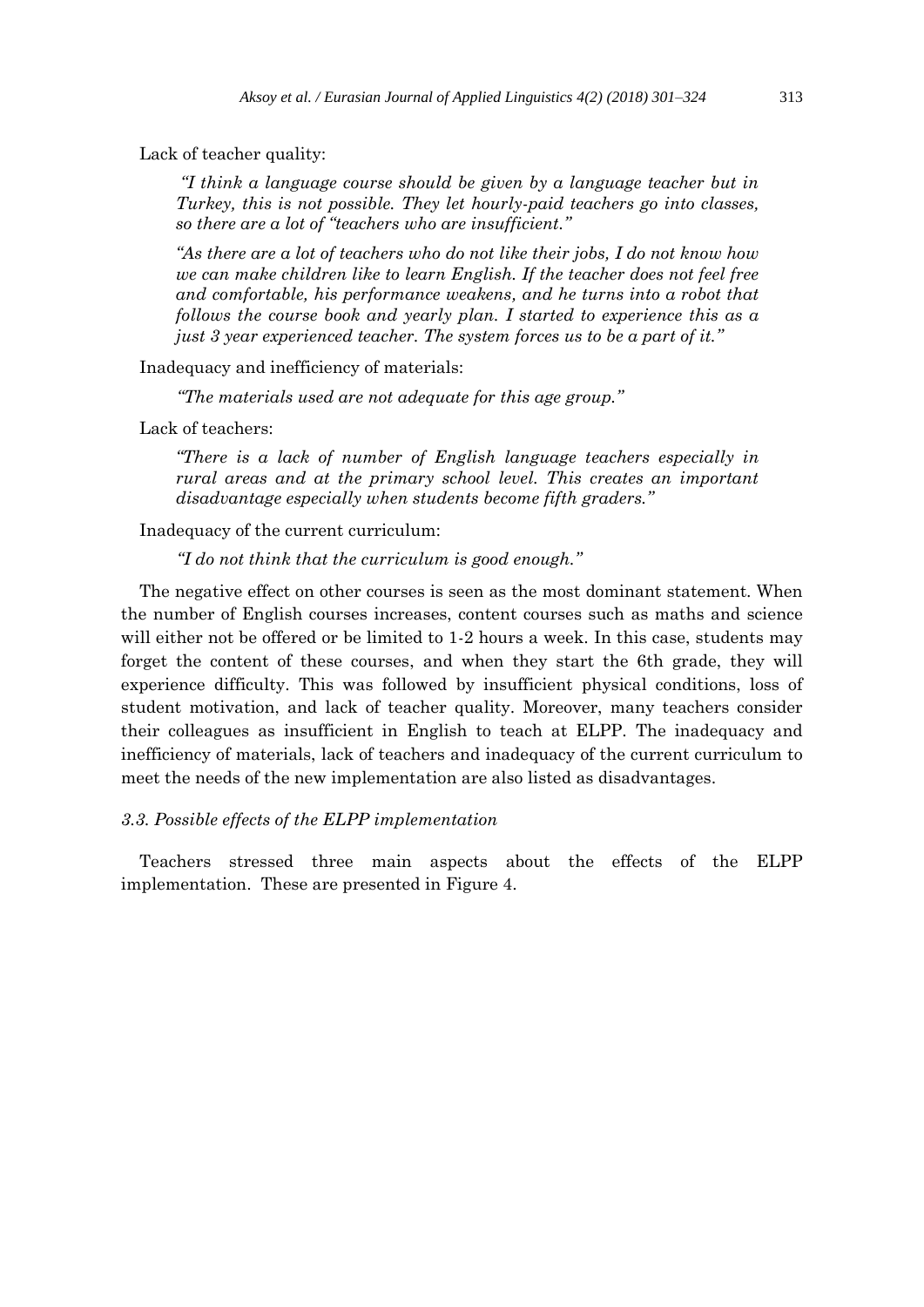

Figure 4. Perceived Effect of Implementation

Figure 4 shows that opinions regarding an increase in success are dominant. However, a limited number of teachers stated that either success will decrease or there will be no change in success. Considering the intensity of each category, opinions of teachers are selectively presented as follows.

Success will increase:

*"I am pretty sure that students will be more successful. As a teacher who served in intensive English language schools for many years, I know that this process will be more beneficial at fifth grade level."*

*"I absolutely think that students will be more successful. For a successful language education to take place, we need at least 20 hours of English instruction. However, today we only have 3 hours at fifth grade level. It is impossible to cover four skills within only three hours."*

Success will not increase:

*"It may be beneficial to detect certain skills in earlier periods, but I do not think that there will be great changes without meeting fundamental needs."*

Indecisive:

*"I am indecisive. What is success? To succeed what?"*

Teachers seem to hold a strong belief that early learning of a foreign language will affect language learning positively and make more successful learners. An increase in the number of English lesson hours was stated as important to successfully implement the language activities. Crowded classrooms were stated as a distractor and a fundamental step was stated as to evaluate and develop the curriculum. On the other hand, no teacher expressed concern about a decrease in success.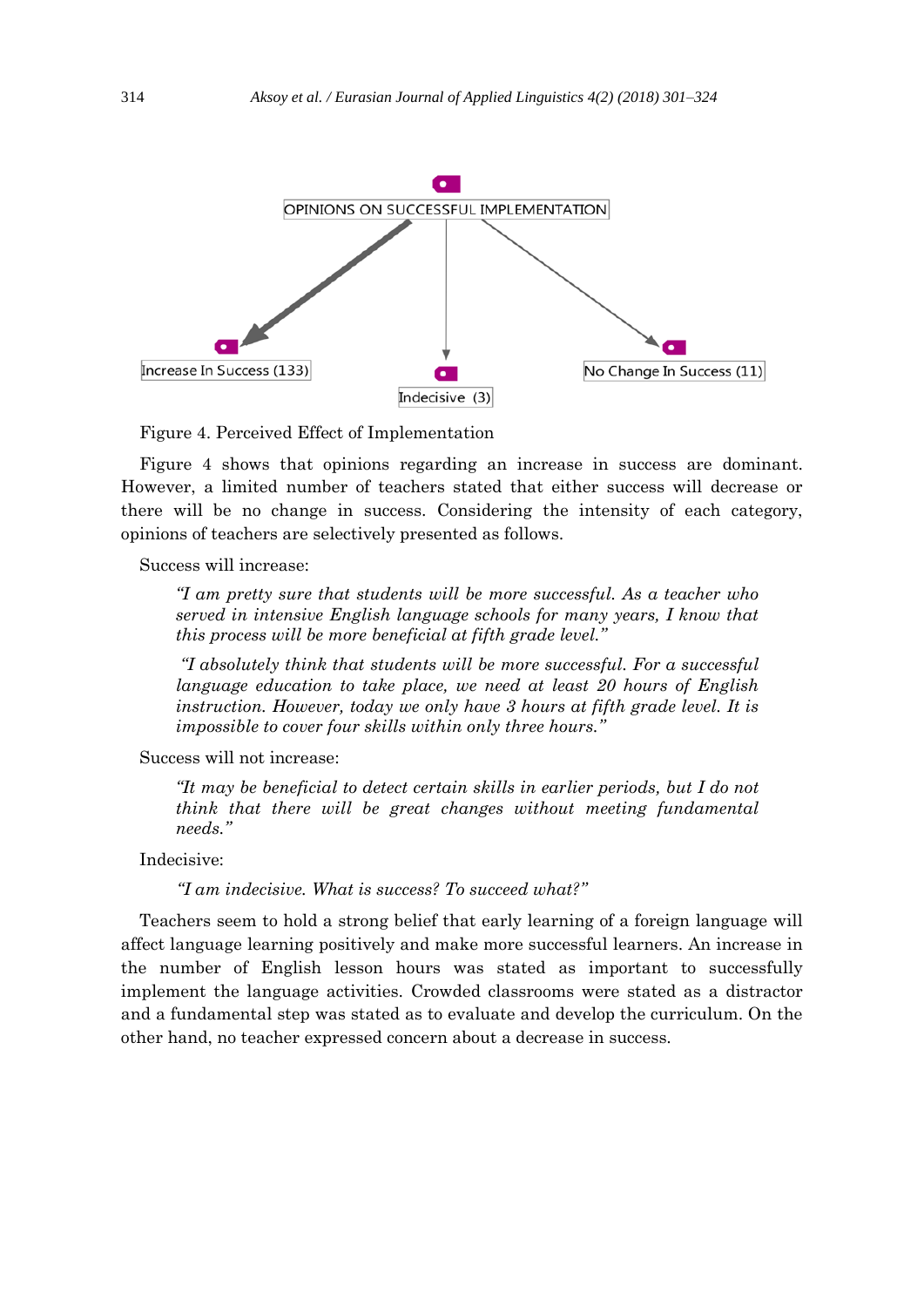## *3.4. Possible challenges of the ELPP implementation*

When the opinions of teachers on the possible challenges are analyzed, it could be observed that they expressed six fundamental aspects. These are presented in Figure 5.



Figure 5. Possible Implementation Challenges

Figure 5 displays the most important challenge as inadequacy and inefficiency of materials. Other important challenges were insufficient physical conditions, lack of teacher quality, and loss of student motivation. Less frequently stated challenges were lack of teachers, and inefficiency of the current curriculum. Some of the opinions are as follows.

Inadequacy and inefficiency of materials:

*"I am worried that materials will not be supplied for the teachers in need. I think that selected materials will be of poor quality. Besides, these books may be expensive for most families to afford."*

Insufficient physical conditions:

*"Crowded classes may hinder productivity. Not every school has the same facilities and infrastructure."*

Lack of teacher quality:

*"If teachers go on using classical methods of teaching, and if necessary payments are not allocated for infrastructure, this may create negative consequences."* 

Loss of student motivation:

*"It will be boring for students who do not like English as there will be a lot of lesson hours."*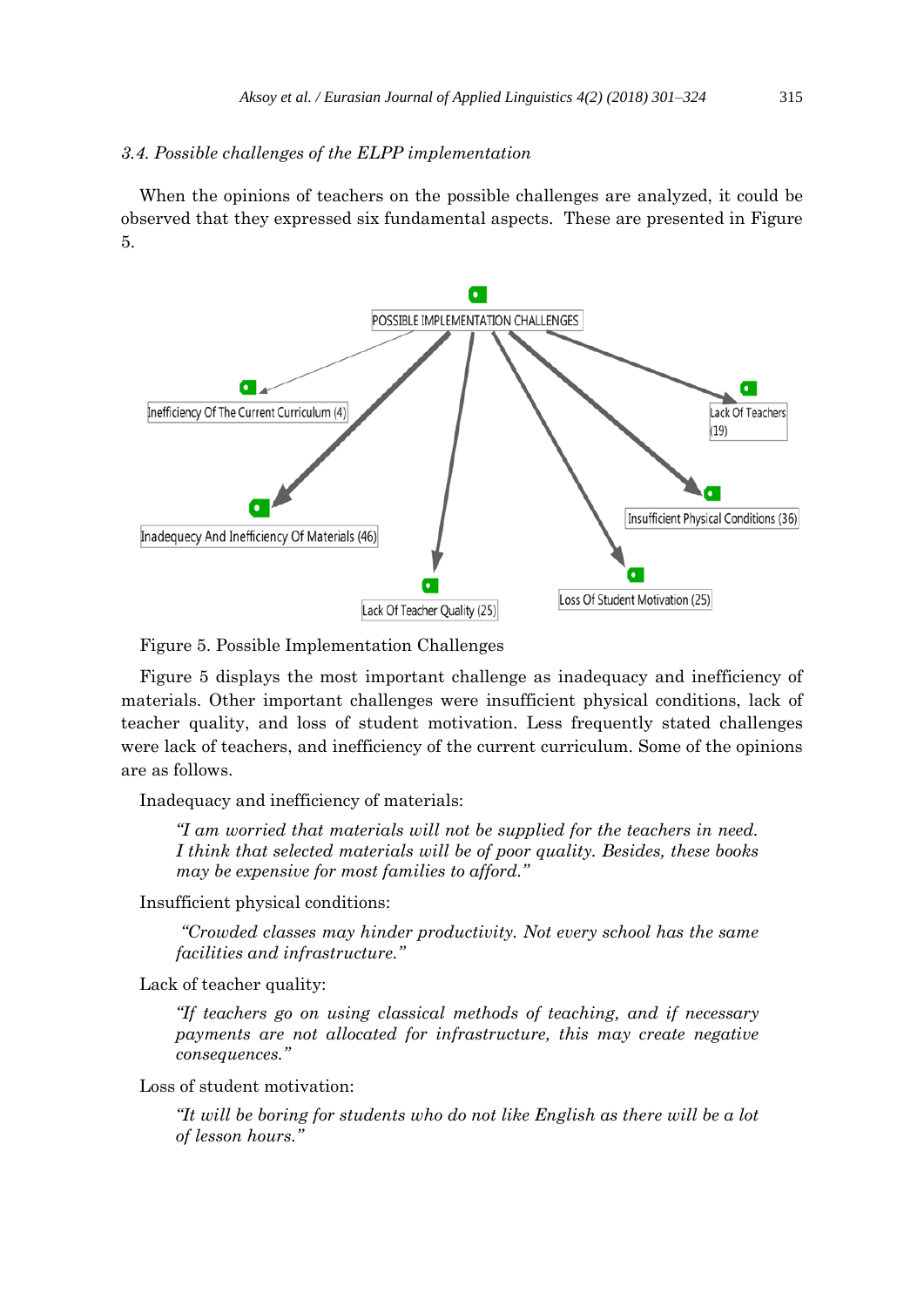Lack of teachers:

*"There may not be enough number of English teachers. As a result, hourlypaid teachers or incompetent people may take the class, and this will make the prep class project unsuccessful."*

Inefficiency of the current curriculum:

*"The present curriculum is inefficient and needs to be developed."*

Teachers see lack of quality and quantity of materials as the major possible implementation challenges. In addition, insufficient physical schools conditions were stated as an important challenge to tackle. To increase teacher and student interaction and to teach four skills effectively, teachers suggest that the number of students in each class should be limited to a maximum number of 20. Learning English at a very young age- an advantage, was stated to make unmotivated students get bored due to increased lesson hours. Finally, frequent and ineffective curriculum changes were expressed as an obstacle.

## *3.5. Support mechanisms required for ELPP implementation*

Teachers' opinions on support mechanisms required for the implementation of ELPP centre around eight fundamental aspects. These are listed in Figure 6.



Figure 6. Support mechanisms required for a successful implementation

In Figure 6, it is seen that the most important need is adequate and efficient materials. Other needs were listed as appropriate physical conditions, and qualified teachers. In addition, the need for an effective curriculum was highly emphasized. Besides, communication/collaboration with other stakeholders such as teachers, students, families, and administrative staff of Ministry of National Education was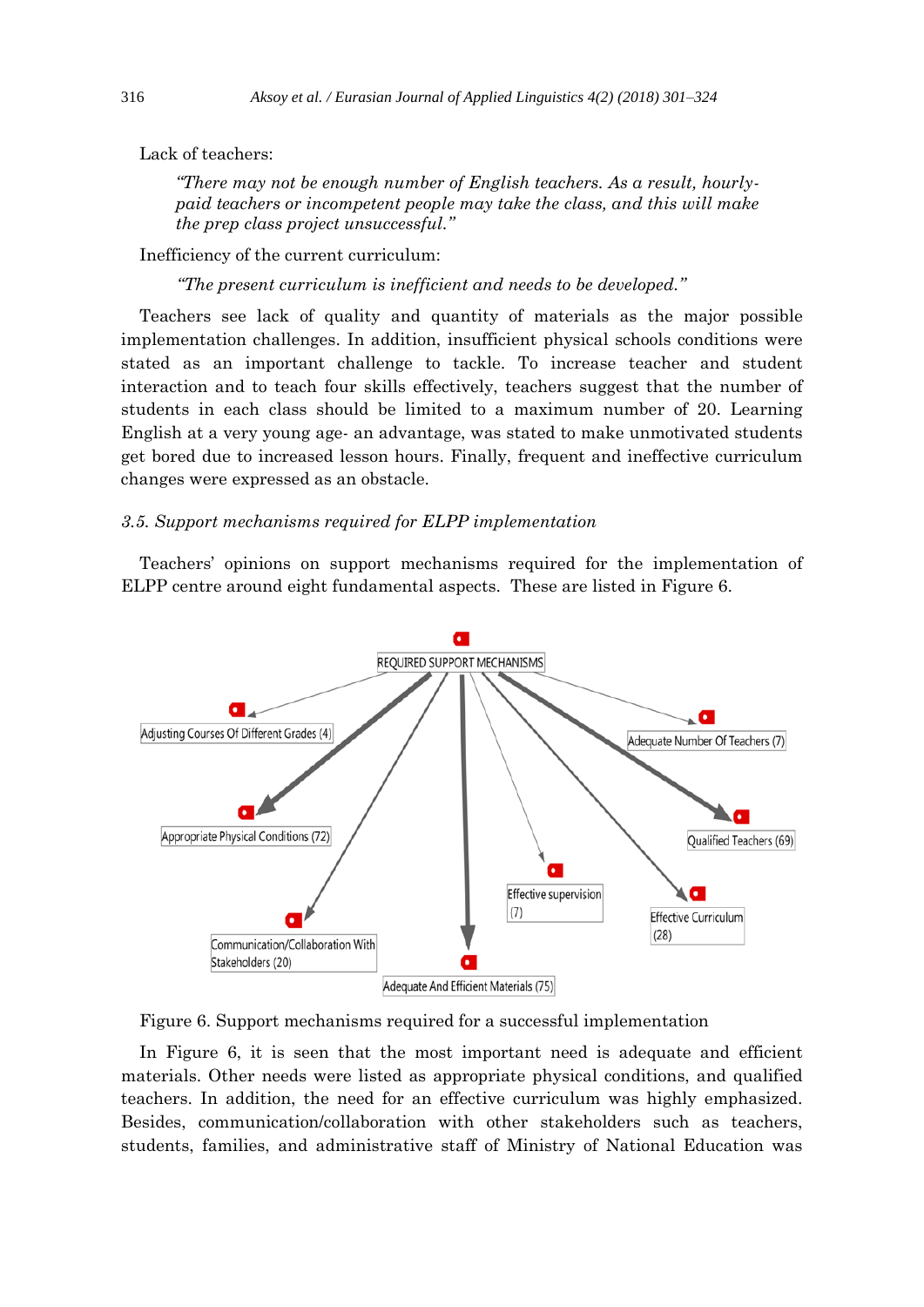considered important. Furthermore, the need for more number of native speakers of English as teachers, an effective supervision to track program implementation, and adjusting courses of different grades such as balancing English lesson hours in the following grades were also emphasized. Teachers expressed their opinions as follows:

Adequate and efficient materials:

*"Good course books, pictures, videos, and other necessary materials and games need to be prepared and given to teachers to teach four skills."*

Appropriate physical conditions:

*"There should be language labs to support English language learning in every school. There also has to be libraries to offer speaking and listening materials to students."* 

Qualified teachers:

*"At this moment, proficient and qualified English teachers are required for these students."*

Effective curriculum:

*"The curriculum should include learning experiences based on learning by doing."*

Communication/collaboration with stakeholders:

*"Classroom teachers, English teachers and school administrators should work in cooperation. In addition, families need to be informed about the necessity of this implementation."*

Adequate number of teachers:

*"There should be more native speaker English language teachers."*

Effective supervision:

*"There certainly needs to be an effective supervision. This should act as a guide for the teachers rather than putting a pressure on them. Implementation should be supervised and shared monthly."*

Adjusting courses of different grades:

*"Education is a process. If too much emphasis is given to English in one year, and more emphasis is given to other courses in the following years, then, students will easily forget what they learned in the prep class. Thus, a number of English courses (such as 8 hours a week) need to be provided in grades six, seven, and eight."*

Adequate and effective materials were stated as the most important support mechanism needed by English teachers. Next, appropriate physical conditions including language labs to enrich learning experiences of children, efficient buildings, equipment for U-shaped classroom designs, technological infrastructure etc. are listed. In addition, qualified teachers were stated as a salient support mechanism in need. Teachers of ELPP need to be qualified and supported with regular in-service trainings. An effective curriculum to be developed taking into account students' needs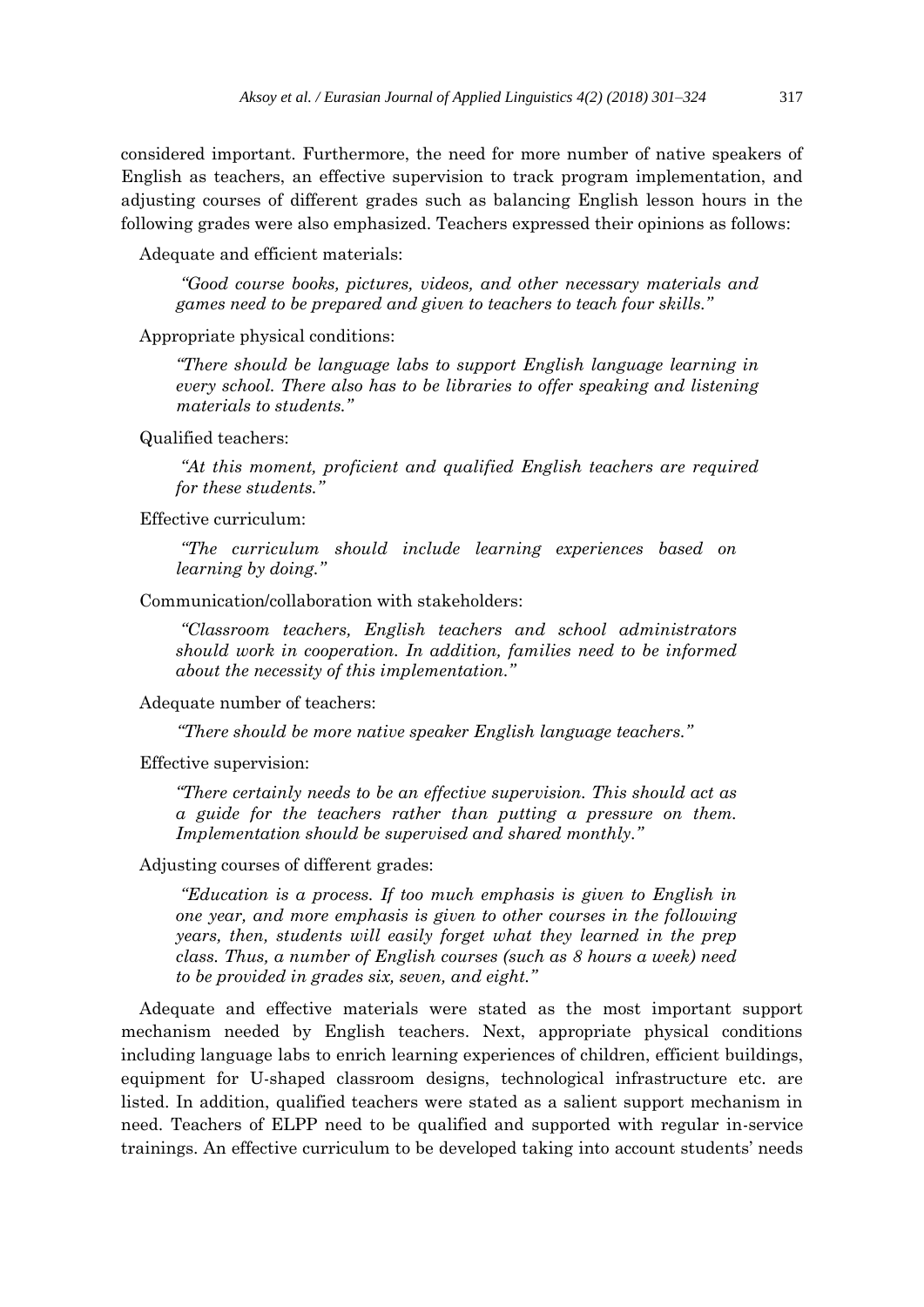and expectations as well as integration of alternative assessment methods are other mechanisms. Teachers expressed that family and administration collaboration is vital. For effective supervision, Ministry of National Education and academics should work together and constructively follow and give feedback on the implementation. Finally, teachers stressed that English should not be limited to a 2-3 hour instruction a week in high school; rather, it should be extended to 8-9 hours weekly for grades six, seven and eight.

## **4. Discussion and suggestions**

When the opinions of teachers about the implementation of ELPP program are analyzed, it is observed that EL teachers are welcoming this change, and they are also offering required support mechanisms to make the implementation even better. The high density on required support mechanisms is important to shed light on PELT policy makers to take the necessary precautions for a more effective dissemination. Thus, the overall picture shows a positive approach to the implementation: increase in the instruction hours which means more exposure to input and more opportunities to practice language skills, and increase in language learning motivation and success. Teachers could foresee such results based on the nation's past and their own teaching experiences in preparatory programs. Teachers' positive opinions can also be linked to the number of points raised about the required support mechanisms and advantages of the implementation respectively. In comparison, the number of stated disadvantages seems a lot lower than that of advantages.

Our findings provide support to previous studies. Although it is evident that the participants viewed the implementation at the 5th grade as satisfying and rewarding, a few hours of weekly language instruction does not yield to high proficiency levels in the short and long run. Hence, the distribution of language instruction deserves attention as the intensity of instruction makes positive changes on language attainment, language learning attitude and motivation (Collins & White, 2011; Spada & Lightbrown, 1989). Some studies show positive benefits of more exposure at earlier ages (Artieda, Roquet & Nicolás-Conesa, 2017; Munoz, 2012). However, if instructional hours are not used effectively, it is unlikely that successful results are obtained (Djigunovic, 2012; Collins & Munoz, 2016).

Referring to the European Union's action plan released in 2004, Edelenbos, Johnston and Kubanek (2006) highlight that putting language policies into practice cannot succeed without well-qualified teachers and effective learning environment and methods. Similar concerns arose about the ELPP implementation. A need for qualified teachers preferably with good speaking skills is listed as a must. The increase in the number of English instruction hours means a considerable increase in the input teachers provide. To meet the prioritized program objectives of developing listening and speaking skills for young learners, an ample amount of listening exposure both by authentic texts, and the teacher gain more importance. Moreover, it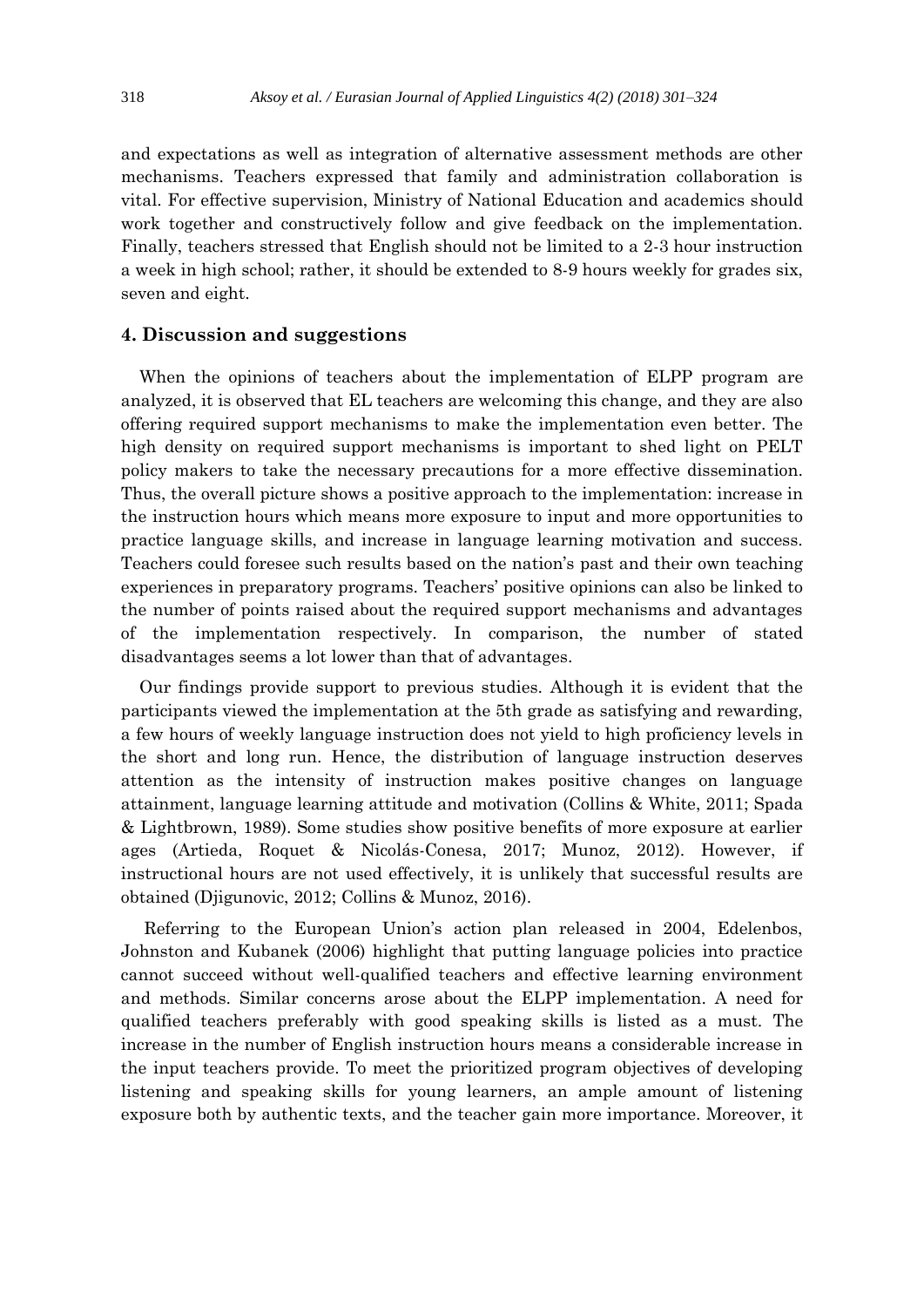needs to be considered that the intensive language instruction contributes to oral fluency to a great extent (Collins & White, 2012).

Some of the problems can be related to the limited experience on early language teaching in the Turkish context. Research on the effectiveness of the newest reform of teaching English at the second grade and its impact on factors like academic success, motivation and intercultural understanding is yet to be announced. For instance, as Kırkgöz puts forth (2007), integration of communicative language teaching and teacher training to achieve such a goal has yet to be achieved. Similarly, Butler (2005) states that integration of communicative language teaching just by bringing the communicative activities into classes leaves teachers clueless about its rationale. Haznedar (2012) investigated language teacher competencies, their level of knowledge and skills on teaching English to young learners and announced low levels for the 49% of the participating teachers. In the present study, similarly, half of the teachers had limited knowledge and skills on second language acquisition, assessment and evaluation of young learners, child development, and teacher self-assessment on their professional and personal development. Thus, as it was stated by EL teachers in the present study, it is important to provide up-to-date communicative materials as well as appropriate physical conditions in which these activities can be carried out. As EL teachers stated both as a challenge and a disadvantage, better physical conditions equipped with high tech classes and software as well as current and up-to-date inservice trainings are required for a better implementation.

Some of the findings of salient studies in literature on ELPP implementation support the findings of our study. For instance, teachers' opinions collected after the 2013 education reform by Yıldıran and Tanrıseven (2015), and Gursoy, Korkmaz and Damar (2017) present an explicit support for the new implementation.

The need for a new language program as expressed by the teachers calls curriculum writers and material developers to pay more attention to meaningful and authentic tasks. Program design considerations of context-reduced and cognitively demanding tasks in line with the developmental stages of 10-12 year olds (Bayyurt & Alptekin, 2000) affect the rate of success in L2 proficiency. Not only language courses for young learners but also courses on program development for primary education, literacy building, and learning problems in children, assessment and evaluation for primary education are essentials of a program with a holistic approach.

On the other hand, the continuity of language instruction can be retained with persistent language exposure in meaningful contexts. As was experienced in the AHSs, selected content courses can be delivered in the foreign language. Or else, theme-based language instruction as the language-focused end of the content based instruction continuum can be practiced. Echoing Bayyurt and Alptekin (2000), it is worth noting that language teachers' competency areas are not limited to language but also the content. In search of better ways of early lower secondary FL education in Germany, research calls for an "immersive or content based approach" (Jaekel et al., 2017, p. 25) after the onset of increased exposure. Hence, the new language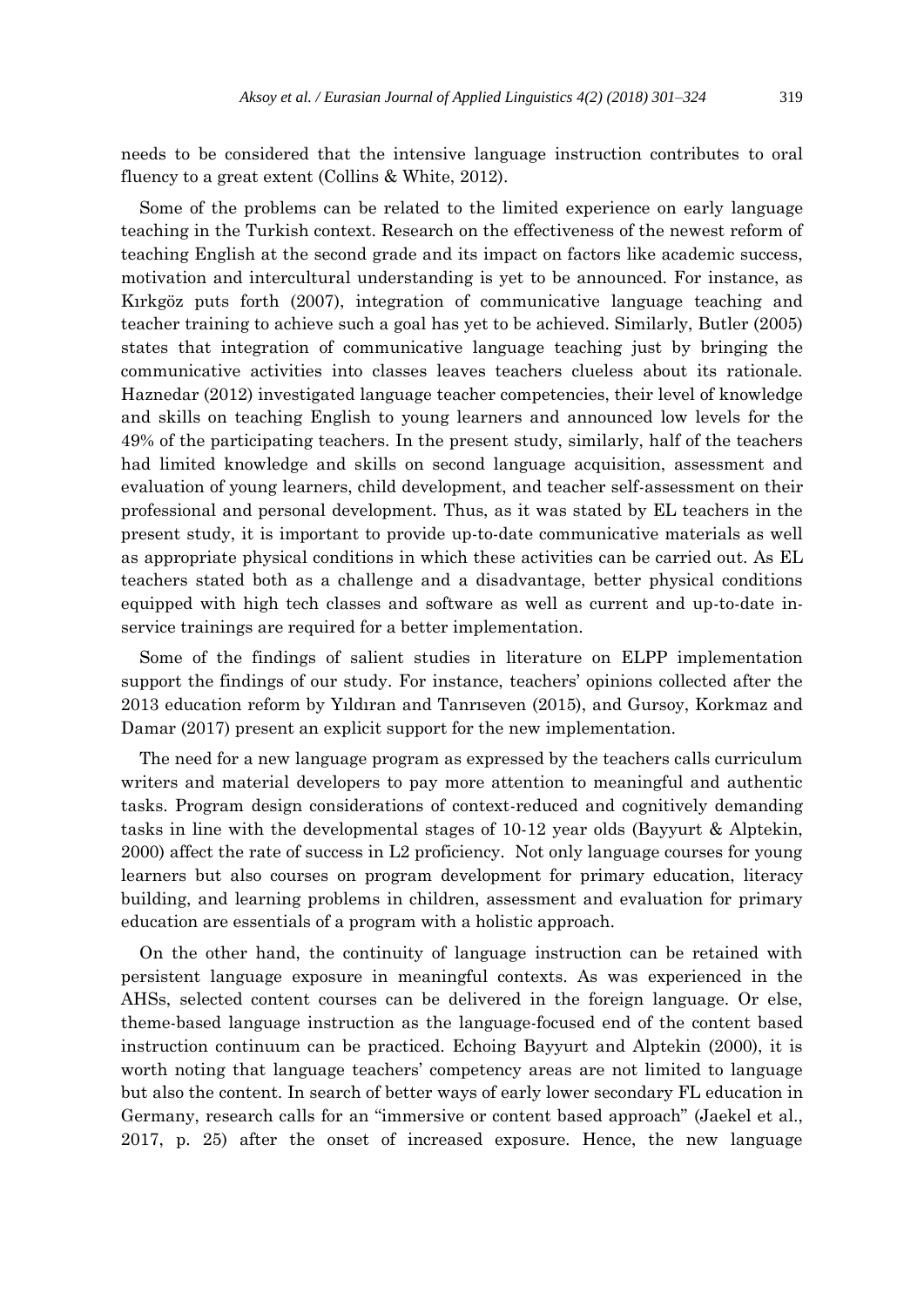curriculum for the ELPP is advised to offer communicative and theme-based units of learning around meaningful tasks appropriate for young learners.

The decision for the top-down process of PELT policy can be the governmental choice; however, it is crucial to conduct a nation-wide needs analysis and also to determine such policies in relation to the realities of the current schools and classes for a more effective dissemination. As Kırkgöz (2009) puts the gap between policy and its implementation, the failure to bring communicative language teaching into classrooms, and Bayyurt (2012) details the alternative ways to close the English teacher shortage and the professional development need of English for teaching early ages, the gap between these realities, and the new implementation should be lessened. Thus, it is at this point urgent that existing problems such as strengthening the technological infrastructure, developing and nationwide expanding the quality materials and providing efficient and frequent in-service trainings on teaching English to young learners need to be addressed. The policy makers need to confront and resolve these already researched and stated problems in teaching English to young learners (Arikan, 2015; Arslan, 2012; Bayyurt, 2012; Gursoy, Korkmaz & Damar, 2017; Yıldıran & Tanrıseven, 2015) to achieve an effective new implementation. The intensity of the new implementation will require even a sounder infrastructure to be based on, because the intense time distribution will require a more detailed weekly preparation and planning for longer hours of instruction, input, feedback and assessment. It is obvious that the new implementation with all schools offering 15 hours of English courses at the  $5<sup>th</sup>$  grades will put a demand for a higher number of English language teachers. In order to meet the possible shortage of EL teachers, policy makers need to be careful not to increase the quotas of alternative certification programs but rather could be advised to better the quality of EL teaching programs at education faculties.

It also needs to be pointed out that this study does not ensure that the participant teachers piloted the new policy implementation. Though it is a limitation, in the long run, when the new implementation is widely practiced all over Turkey, they will be a part of the new language teaching reform.

It could be advised that language experts together with policy makers start to construct a comprehensive foreign language policy of Turkey at the macro level by incorporating participants from the micro level.

## **5. Conclusion**

In a nutshell, teacher training for teachers of the intensive language program in the 5th grade must equip them with the necessary knowledge and skills: age and developmentally appropriate approach to teaching English to young learners, components of a program for basic education, material selection and adaptation, assessment and evaluation procedures for young learners. What's more, training must address a holistic approach to child development and communicative approach to language teaching.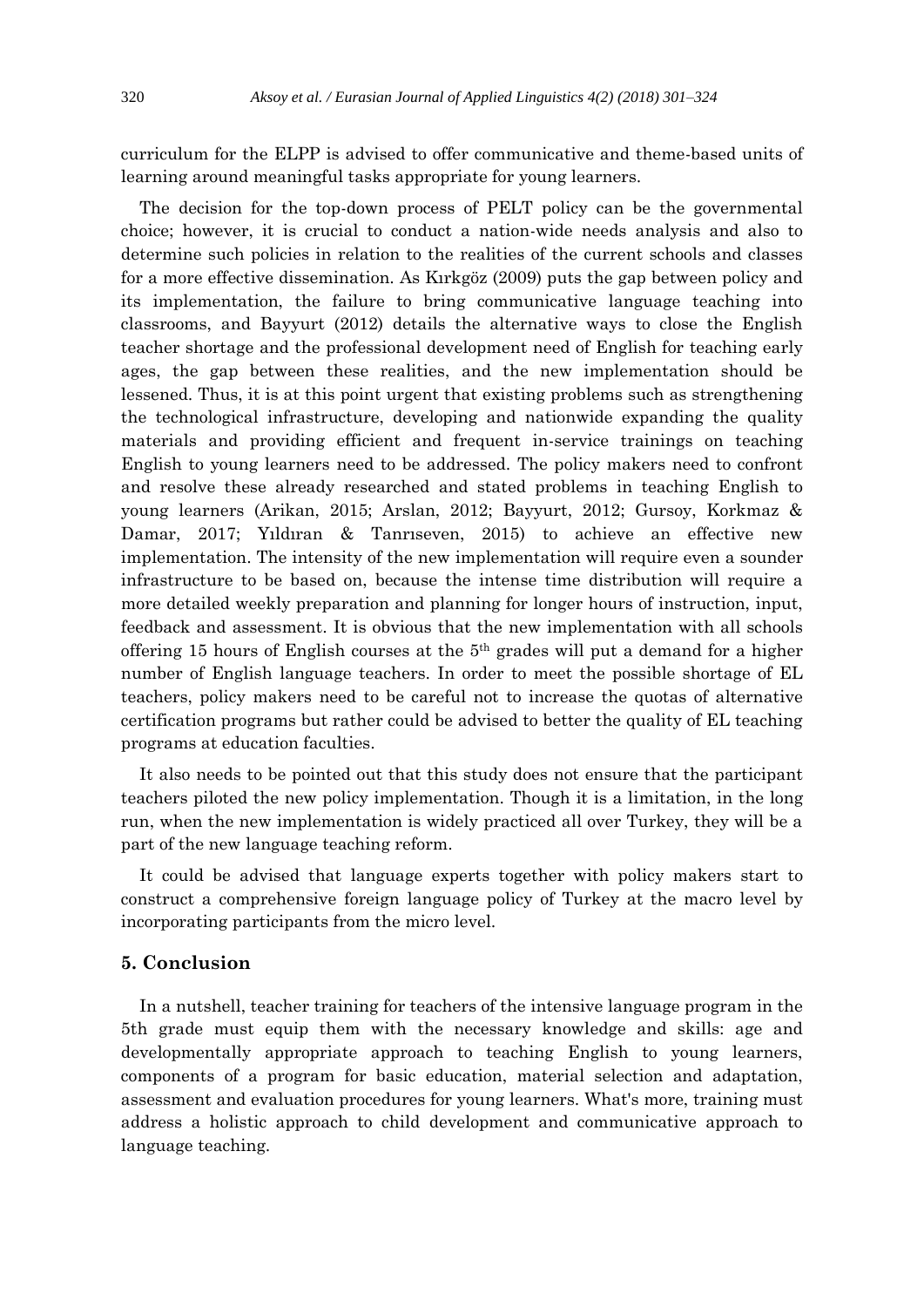Mainstreaming the intensive language instruction all over the country is a wide step to boost the language education in Turkey. The implementation is believed to conform the educational unity and equity principle by delimiting it to selected or private schools. In response to Doğançay-Aktuna and Kızıltepe's (2005, p. 253) statement on English "…divide between the wealthier, educated urban populations and those belonging to other socioeconomic and geographic groups." the intensive language education reform is believed to lessen the gap and provide equal opportunities for language learning.

#### **References**

- Arıkan, A. (2015). An autoethnography of Teaching English to Young Learners: From Theory to Practice. *Anthropologist, 20*(1, 2), 77-85.
- Arslan, R. Ş. (2012). Bridging the Gap between Policy and Practice in Teaching English to Young Learners: the Turkish Context. *Pamukkale University Journal of Education, 32*(2), 95-100.
- Artieda, G., Roquet, H., & Nicolás-Conesa, F. (2017) The impact of age and exposure on EFL achievement in two learning contexts: formal instruction and formal instruction + content and language integrated learning (CLIL), International Journal of Bilingual Education and Bilingualism, **DOI: [10.1080/13670050.2017.1373059](https://doi.org/10.1080/13670050.2017.1373059)**
- Bayyurt, Y. (2012). 4+4+4 Eğitim Sisteminde Erken Yaşta Yabancı Dil Eğitimi (Foreign
- Language Learning for Young Learners in 4+4+4 Education System). In Sarıçoban, A. & Öz, H. (Eds.). *Proceedings of the 1st National Workshop on Foreign Language Education, 115- 125.* Ankara: Hacettepe University Publishing House.
- Bayyurt, Y. & Alptekin, C. (2000). EFL Curriculum Design for Turkish Young Learners in Bilingual School Contexts. In J. Moon & M. Nikolov (Eds.), *Research into Teaching English to Young Learners: International Perspectives (312-322). Pecs: University Press Pecs.*
- Birdsong, D., & Molis, M. (2001). On the Evidence for Maturational Constraints in Second Language Acquisition. *Journal of Memory and Language, 44,* 235-249.
- Butler, Y. G. (2005). Comparative Perspectives towards Communicative Activities among Elementary School Teachers in South Korea, Japan, and Taiwan. *Language Teaching Research, 9*, 423-446.
- Büyüköztürk, Ş., Kılıç Çakmak, E., Akgün, Ö. E., Karadeniz, Ş., & Demirel, F. (2016). *Bilimsel*
- *Araştırma Yöntemleri.* Ankara: Pegem Akademi.
- Cohen, L., Manion, L. & Morrison, K. (2007). *Research Methods in Education (6th ed*.). Routledge.
- Collins, L. and Muñoz, C. (2016) The Foreign Language Classroom: Current Perspectives and Future Considerations. *The Modern Language Journal*, *100*, 133-147. **https://doi.org/10.1111/modl.12305**
- Collins, L. & White, J. (2011). An intensive look at intensity and language learning. *TESOL Quarterly, 45*(1), 106-133.
- Collins, L. & White, J. (2012). Closing the gap: Intensity and proficiency. In Muñoz, C. (ed.) *Intensive Exposure Experiences in Second Language Learning*. UK: Multilingual Matters.
- Curtain, H. & Dahlberg, C. A. (2000). *Planning for Success: Common Pitfalls in the Planning of Early Foreign Language Programs.* ERIC Digest EDO-FL-11. Washington, DC: Centre for Applied Linguistics.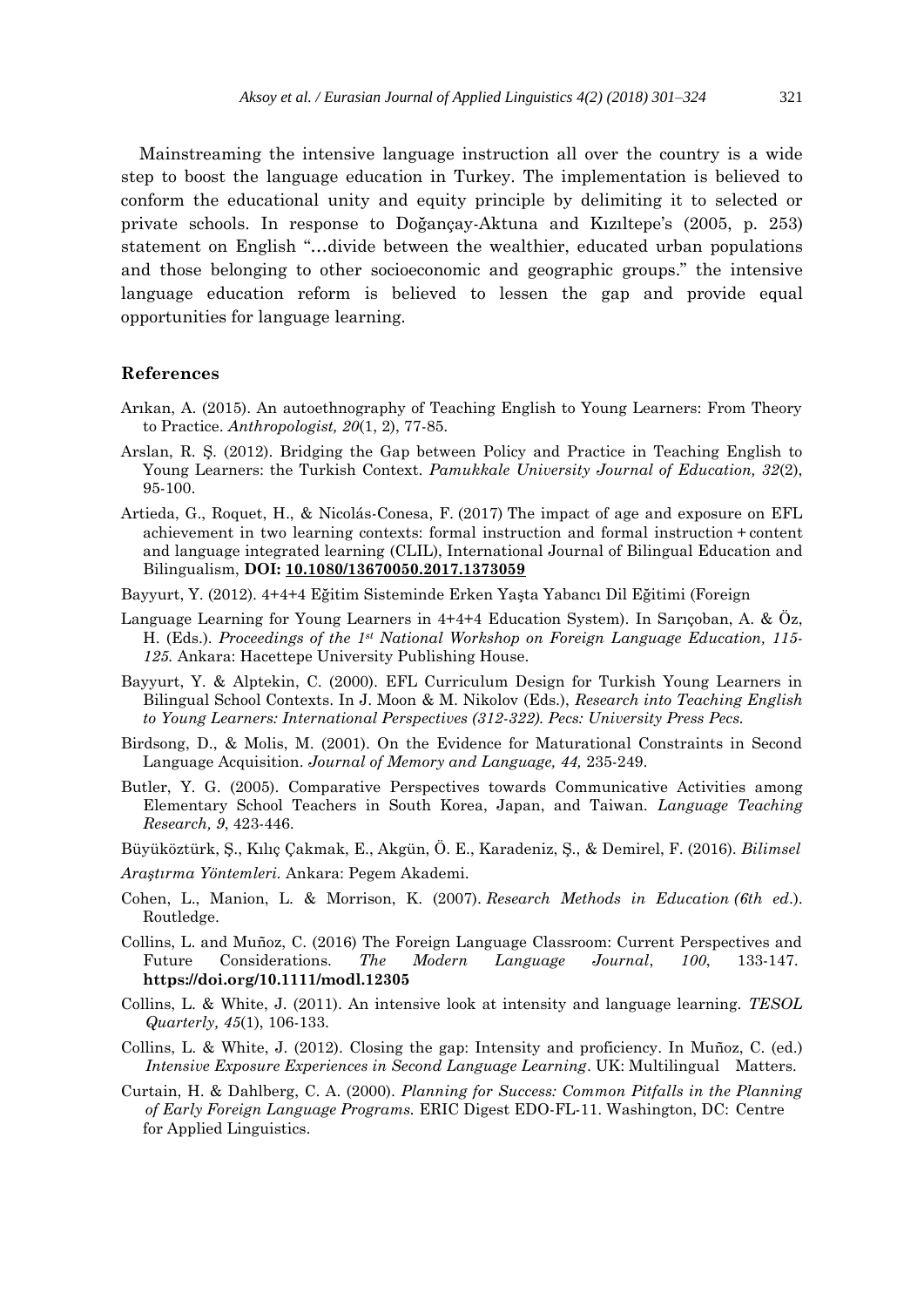- De Bot, K. (2014). The Effectiveness of Early Foreign Language Learning in the Netherlands. *Studies in Second Language Learning and Teaching, 4*(3), 409-418.
- De Segovia, L. P. & Hardison, D. M. (2009). Implementing Education Reform: EFL Teachers' Perspectives. *ELT Journal, 63*(2), 154- 162.
- Djigunovic, J. M. (2012). *Early EFL learning in context – Evidence from a country case study.* ELT Research Papers 12–05, British Council, London, UK.
- Doğançay-Aktuna, S. & Kızıltepe, Z. (2005). English in Turkey. *World Englishes, 24*(2), 253-265.
- Edelenbos, P, Johnstone, R. & Kubanek, A. (2006). *The Main Pedagogical Principles Underlying the Teaching of Languages to very Young Learners.* European Commission. Final Report of the EAC 89/04, Lot 1 study.
- Education First (2018). *2018 EF English Proficiency Index*. Retrieved from: **<https://www.ef.com.tr/epi/regions/europe/turkey/>** on 12 June 2018.
- Enever, J. & Moon, J. (2009). New Global Contexts for Teaching Primary ELT: Change and Challenge. In Enever, J., Moon, J. and Raman, U. (eds.) *Young Learner English Language Policy and Implementation: International Perspectives*. Reading: Garnet Education.
- Emery, H. (2012). A Global Study of Primary English Teachers' Qualification, Training and Career Development. *ELT Research Papers, 12-08.* UK: British Council.
- Flege, J. & MacKay, I. (2004). Perceiving Vowels in a Second Language. *Studies in Second Language Acquisition, 26*, 1-34.
- Fraenkel, J. R., Wallen, N. E. & Hyun, H. H. (2012). *How to design and evaluate research in education* (8th ed.). New York: McGraw Hill.
- Genç, A. (2004). Türkiye'de İlk ve Ortaöğretim Okullarında Yabancı dil Öğretimi. *Kırgızistan-Manas Sosyal Bilimler Dergisi, 10,* 107-111.
- Gursoy, E., Korkmaz, S. C., & Damar, E. A. (2017). English Language Teaching within the New Educational Policy of Turkey: Views of Stakeholder. *International Education Studies, 10*(4), 18-30.
- Haznedar, B. (2012). *Perspectives on Preservice Education of English Language Teachers in Turkish Primary Schools*. Research Perspectives on Teaching and Learning English in Turkey (39-58). Frankfurt: Peter Lang.
- Jaekel, N., Schurig, M., Florian, M. & Ritter, M. (2017). From Early Starters to Late Finishers? A Longitudinal Study of Early Foreign Language Learning in School. *Language Learning, 1-34.*
- Kırkgöz, Y. (2007). Language Planning and Implementation in Turkish Primary Schools. *Current Issues in Language Planning, 8*(2), 174-191.
- Kırkgöz, Y. (2009). Globalization and Language Policy in Turkey. *Educational Policy, 23*(5), 663-684.
- Kırkgöz, Y. (2010). *Evaluating Curriculum Reform in Turkish Secondary Education.* In L.E. Kattington (Ed.), Handbook of curriculum development (455-463). New York: Nova.
- Kırkgöz, Y. (2017). *English Education Policy in Turkey.* In R. Kirkpatrick (Ed.), English Language Education Policy in the Middle East and North Africa (235-256), Language Policy 13.Springer International Publishing.
- LeCompte, M. D. & Goetz, J. P. (1982). Problems of Reliability and Validity in Ethnographic Research. *Review of Educational Research, 52*(1), 31-60.
- Mebpersonel, (2018). 2018 Şubat Öğretmen Atamaları Öncesinde Branş Branş Açık Sayıları Belli Oldu. Retrieved from: **[http://www.mebpersonel.com/ogretmen](http://www.mebpersonel.com/ogretmen-atamalari/2018-)[atamalari/2018-s](http://www.mebpersonel.com/ogretmen-atamalari/2018-)ubat-ogretmen-atamalari-oncesinde-brans-brans-acik-sayilaribelli-oldu-h220266.html** on 11 June 2018.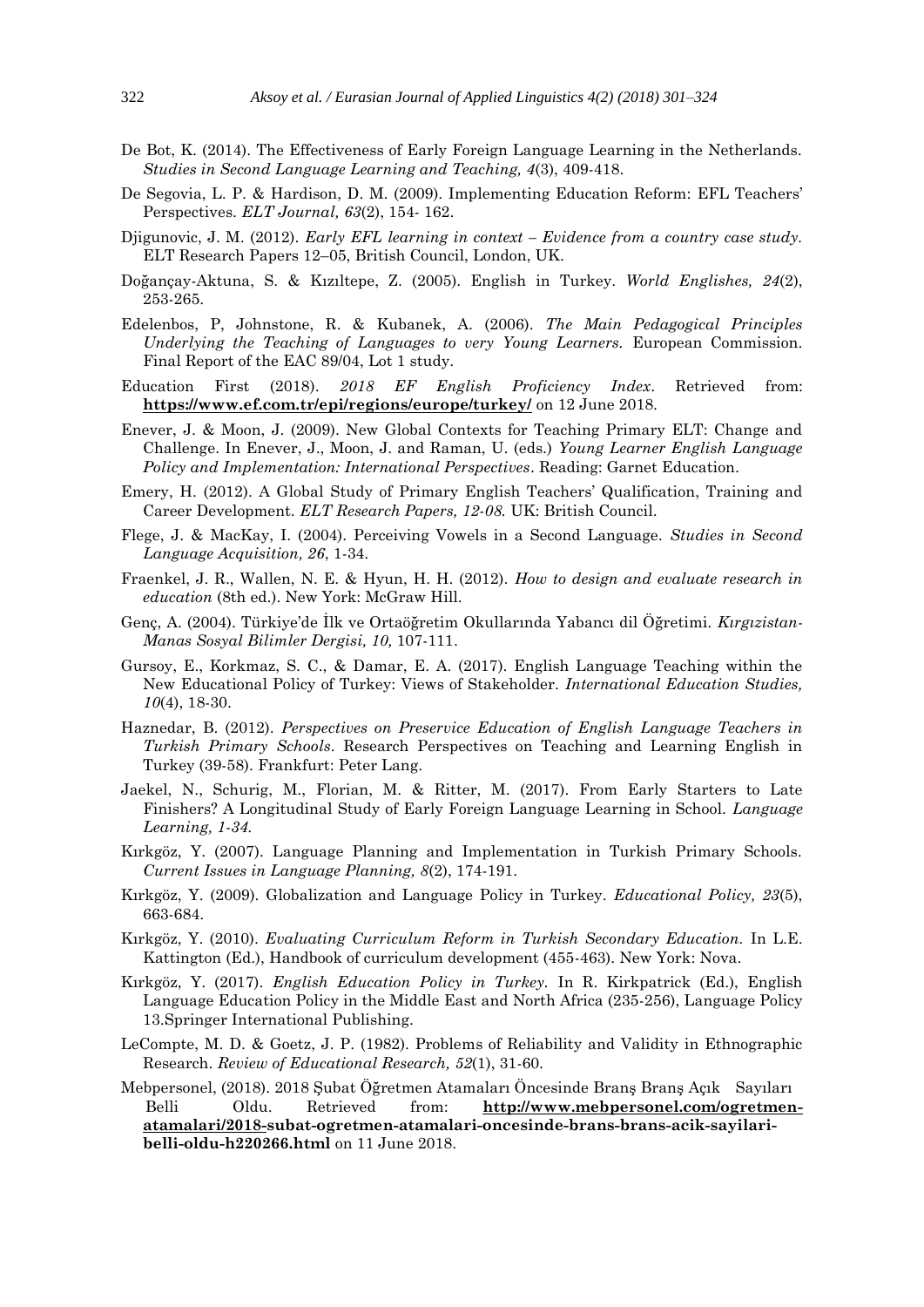- MihaljevicDjigunovic, J., &Vilke, M. (2000). *Eight years after: Wishful thinking vs the facts of life*. In J. Moon & M. Nikolov (Eds.), Research into teaching English to young learners (pp.67-86). Pecs: University Press Pecs.
- Miles, M. B. & Huberman, A. M. (1994). Qualitative Data Analysis: *An Expanded Sourcebook (2nd ed.)*. Thousand Oaks, California: Sage.
- MoNE. (2017,a). *Haftalık Ders Çizelgeleri.* Retrieved from: **http://ttkb.meb.gov.tr/www/haftalik-ders-cizelgeleri/dosya/6** on 15 August 2017.
- MoNE. (2017,b). *Ortaokul 5.Sınıflarda Yabancı Dil Ağırlıklı Eğitim Uygulaması.* Retrieved from: **[http://tegm.meb.gov.tr/www/ortaokul-5-siniflarda-yabanci-dil-agirlikli](http://tegm.meb.gov.tr/www/ortaokul-5-siniflarda-yabanci-dil-agirlikli-egitim-uygulamasi/icerik/471%20on%2015%20August%202017)[egitim-uygulamasi/icerik/471 on 15 August 2017.](http://tegm.meb.gov.tr/www/ortaokul-5-siniflarda-yabanci-dil-agirlikli-egitim-uygulamasi/icerik/471%20on%2015%20August%202017)**
- MoNE, (2018, a). Ortaokul 5. Sınıflarda Yabancı Dil Ağırlıklı Eğitim Uygulaması: Uygulama Okulları Listesi. Retrieved from: **[https://tegm.meb.gov.tr/meb\\_iys\\_dosyalar/2017\\_09/15180821\\_5.\\_sYnYf\\_yabancY\\_dil](https://tegm.meb.gov.tr/meb_iys_dosyalar/2017_09/15180821_5._sYnYf_yabancY_dil_talimat_yazYsY.pdf) [\\_talimat\\_yazYsY.pdf](https://tegm.meb.gov.tr/meb_iys_dosyalar/2017_09/15180821_5._sYnYf_yabancY_dil_talimat_yazYsY.pdf)** on 12 June 2018.
- MoNE. (2018, b). *İngilizce Öğretmeni Olan ve Olmayan İlkokul Sayıları*. Data Processing Center of MoNE.
- Muñoz, C. (2006). The effects of age on foreign language learning. In C. Muñoz (Ed.), Age and the Rate of Foreign Language Learning (pp. 1-40). Clevedon: Multilingual Matters Ltd.
- Muñoz, C. (2010). *On how age affects foreign language learning*. In A. Psaltou-Joycey & M.Mattheoudakis (Eds.), Advances in Research on Language Acquisition and Teaching: Selected Papers, (pp.39–49). Thessaloniki, Greece: Greek Applied Linguistics Association.
- Nikolov, M., & Mihaljevic Djigunovic, J. (2006). Recent Research on Age, Second Language Acquisition, and Early Foreign Language Learning. *Annual Review of Applied Linguistics, 26*, 234-260.
- Nikolov, M., & Mihaljevic Djigunovic, J. (2011). All Shades of Every Colour: An Overview of Early Teaching and Learning of Foreign Languages. *Annual Review of Applied Linguistics, 31*, 95-119.
- Okoth, T. A. (2016). Challenges of Implementing a Top-Down Curriculum Innovation in English Language Teaching: Perspectives of Form III English Language Teachers in Kenya. *Journal of Education and Practice, 7*(3), 169-177.
- Qureshi, M. A. (2016). A meta-analysis: Age and second language grammar acquisition. *System*, *60*, 147-160.
- Read, C. (2003). Is younger better?, *English Teaching Professional, 28*, 5-7.
- Rixon, S. (1999). *Young Learners of English: Some Research Perspectives*. Harlow, UK: Longman.
- Scovel, T. (1988). *A Time to Speak: A Psycholinguistic Inquiry into the Critical Period for Human Speech.* Cambridge: MA: Newbury House.
- Shin, J. K., & Crandall, J. (2014). *Teaching Young Learners English: From Theory to Practice.* Boston. MA: Heinle Cengage learning.
- Spada, N. & Lightbrown, P.M. (1989). Intensive ESL programs in Quebec primary schools. *TESL Canada Journal, 7*, 11-32.
- Spolsky, B. (2012). *What is Language Policy*? In B. Spolsky (Ed.) The Cambridge Handbook of Language Policy. Cambridge: CUP.
- Taylor, C., & Lafayette, R. (2010). Academic Achievement through FLES: A Case Study for Promoting Greater Access to Foreign Language Study among Young Learners. *The Modern Language Journal, 94,* 22-42.
- Tepav. (2014). *Turkey National Needs Assessment of State School English Language Teaching.* British Council.